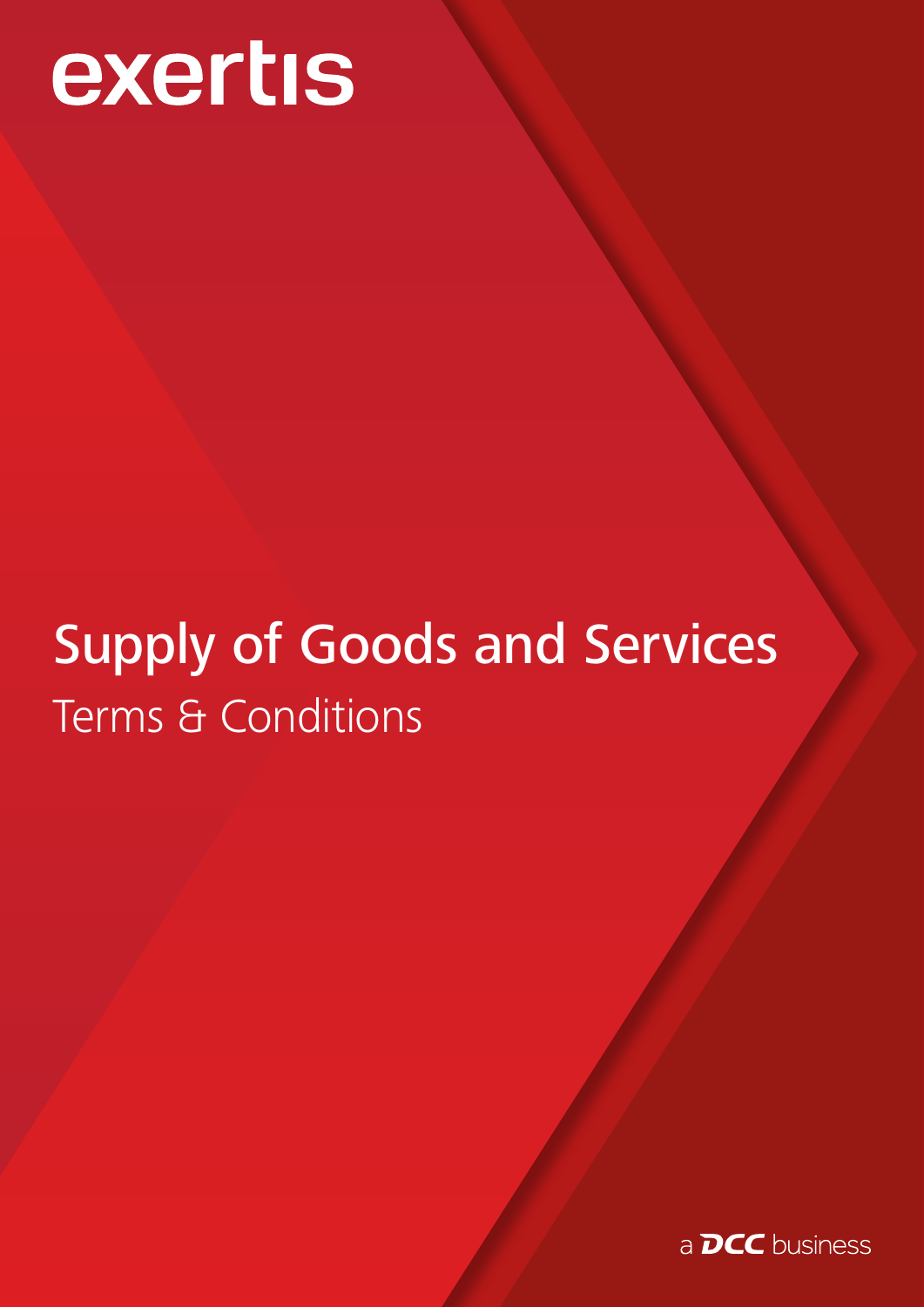## exertis

### Supply of Goods and Services Terms & Conditions

#### 1. Interpretation

#### 1.1. Definitions

In these Conditions, the following definitions apply:

| Affiliate                   | any subsidiary of Exertis (UK) Limited (company number 01511931) as defined in section 1159 of the<br>Companies Act 2006.                                                                                                                                                                                                                                                                                                                     |
|-----------------------------|-----------------------------------------------------------------------------------------------------------------------------------------------------------------------------------------------------------------------------------------------------------------------------------------------------------------------------------------------------------------------------------------------------------------------------------------------|
| <b>Anti-Bribery Laws</b>    | the anti-corruption and/or anti-bribery laws in effect in jurisdictions where the Customer acts or markets,<br>sells, distributes, or delivers the Goods, including but not limited to the Foreign Corrupt Practices Act of the<br>United States and the UK Bribery Act 2010 and any local statutory legislation.                                                                                                                             |
| Backorder                   | an Order where the Goods are not available at time of Order placement and which are still to be acquired by<br>the Supplier from its main supplier.                                                                                                                                                                                                                                                                                           |
| <b>Business Day</b>         | a day (other than a Saturday, Sunday or public holiday in England) when banks in London are open for<br>business.                                                                                                                                                                                                                                                                                                                             |
| <b>CFA 2017</b>             | the Criminal Finances Act 2017.                                                                                                                                                                                                                                                                                                                                                                                                               |
| Conditions                  | the terms and conditions set out in this document as amended from time to time in accordance with clause<br>25.6.                                                                                                                                                                                                                                                                                                                             |
| Contract                    | the contract between the Supplier and the Customer for the sale and purchase of the Goods and / or<br>Services in accordance with these Conditions.                                                                                                                                                                                                                                                                                           |
| <b>Customer Materials</b>   | all documents, information, items and materials in any form, whether owned by the Customer or a third<br>party, which are provided by the Customer to the Supplier in connection with the Services.                                                                                                                                                                                                                                           |
| Data                        | any information relating to a Data Subject.                                                                                                                                                                                                                                                                                                                                                                                                   |
| Data Controller             | has the meaning given to it under the Data Protection Laws.                                                                                                                                                                                                                                                                                                                                                                                   |
| Data Processor              | has the meaning given to it under the Data Protection Laws.                                                                                                                                                                                                                                                                                                                                                                                   |
| <b>Data Protection Laws</b> | all applicable data protection and privacy legislation in force from time to time in the UK including without<br>limitation the UK GDPR, DPA 2018 and the Privacy and Electronic Communications Regulations 2003 (SI<br>2003/2426) as amended and to the extent the EU GDPR applies, the law of the European Union or any<br>member state of the European Union to which either party is subject, which relates to the protection of<br>Data. |

This document is confidential and copyright ©Exertis (UK) Ltd 2022 Date last updated: 1 April 2022

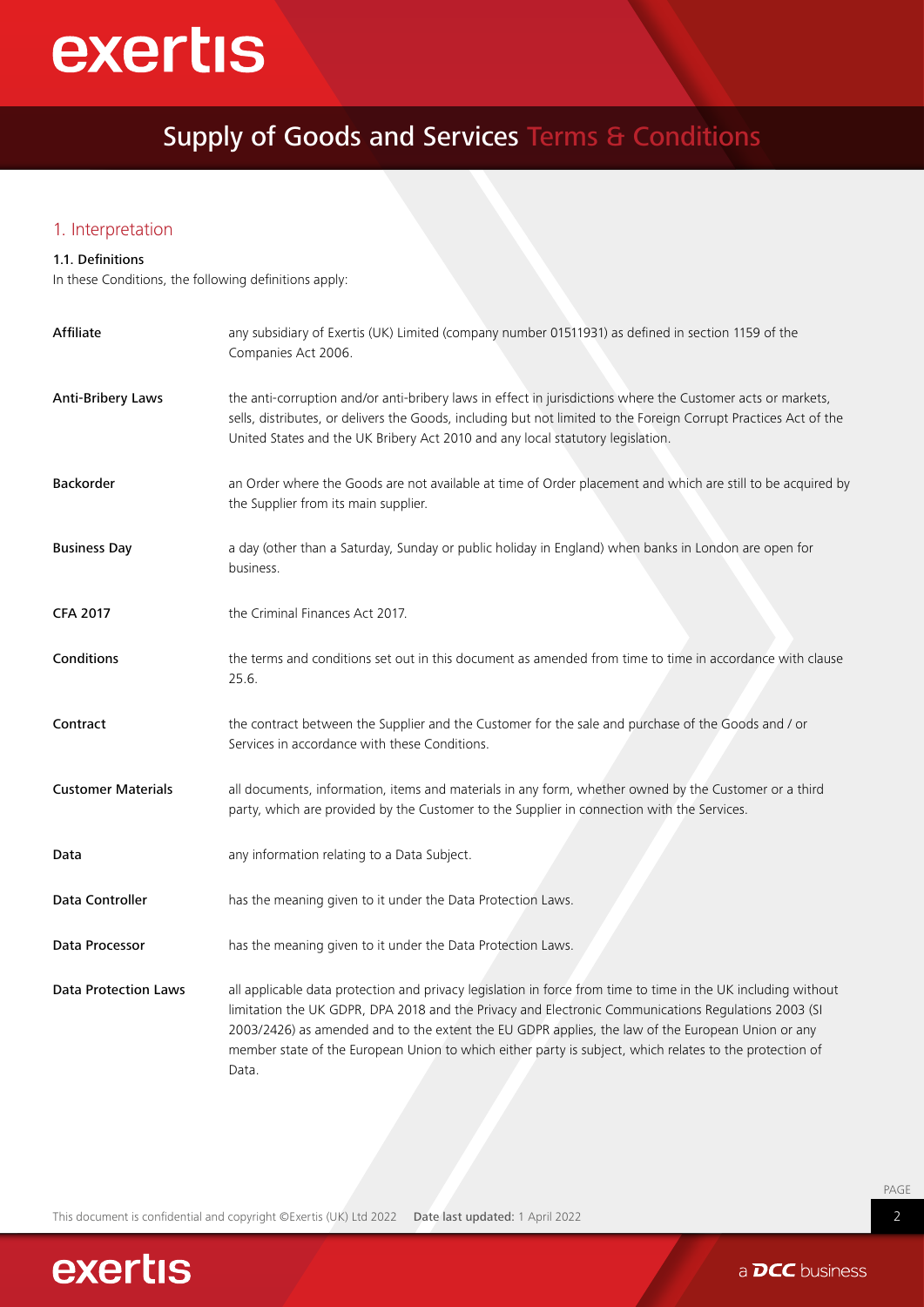#### Supply of Goods and Services Terms & Conditions **cont.**

| Data Subject             | an identifiable natural person is one who can be identified, directly or indirectly, in particular by reference to<br>an identifier such as a name, an identification number, location data, an online identifier or to one or more<br>factors specific to the physical, physiological, genetic, mental, economic, cultural or social identity of that<br>natural person in accordance with section 3(2) of the DPA 2018.                                                                                                                                                                                                                                                                                                                                             |
|--------------------------|-----------------------------------------------------------------------------------------------------------------------------------------------------------------------------------------------------------------------------------------------------------------------------------------------------------------------------------------------------------------------------------------------------------------------------------------------------------------------------------------------------------------------------------------------------------------------------------------------------------------------------------------------------------------------------------------------------------------------------------------------------------------------|
| <b>Delivery Location</b> | has the meaning given in clause 4.2.                                                                                                                                                                                                                                                                                                                                                                                                                                                                                                                                                                                                                                                                                                                                  |
| <b>Deliverables</b>      | any output of the Services to be provided by the Supplier to the Customer as specified in a Statement of<br>Work and any other documents, products and materials provided by the Supplier to the Customer in relation<br>to the Services.                                                                                                                                                                                                                                                                                                                                                                                                                                                                                                                             |
| D.O.A                    | Dead on Arrival and applies to Goods which fail on installation.                                                                                                                                                                                                                                                                                                                                                                                                                                                                                                                                                                                                                                                                                                      |
| <b>DPA 2018</b>          | the Data Protection Act 2018 (and regulations made thereunder).                                                                                                                                                                                                                                                                                                                                                                                                                                                                                                                                                                                                                                                                                                       |
| EU GDPR                  | the General Data Protection Regulation ((EU) 2016/679).                                                                                                                                                                                                                                                                                                                                                                                                                                                                                                                                                                                                                                                                                                               |
| <b>Faulty Goods</b>      | Goods which fail after installation.                                                                                                                                                                                                                                                                                                                                                                                                                                                                                                                                                                                                                                                                                                                                  |
| Force Majeure Event      | has the meaning given in clause 17.                                                                                                                                                                                                                                                                                                                                                                                                                                                                                                                                                                                                                                                                                                                                   |
| Goods                    | Exertis distributed products, services, software and/or technology (or any part of them) as set out in the<br>Order.                                                                                                                                                                                                                                                                                                                                                                                                                                                                                                                                                                                                                                                  |
| <b>Insolvency Event</b>  | has the meaning given to it in clause 15.1.                                                                                                                                                                                                                                                                                                                                                                                                                                                                                                                                                                                                                                                                                                                           |
| <b>IPR</b>               | patents, rights to inventions, copyright and related rights, trade marks, business names and domain names,<br>rights in get-up and trade dress, goodwill and the right to sue for passing off, rights in designs, rights in<br>computer software, database rights, rights to use, and protect the confidentiality of, confidential information<br>(including know-how) and all other intellectual property rights, in each case whether registered or<br>unregistered and including all applications and rights to apply for and be granted, renewals or extensions of,<br>and rights to claim priority from, such rights and all similar or equivalent rights or forms of protection which<br>subsist or will subsist now or in the future in any part of the world. |
| Order                    | the Customer's order for the Goods and / or Services as set out in the Customer's purchase order form or in<br>the Customer's written or verbal acceptance of the Supplier's quotation as the case may be.                                                                                                                                                                                                                                                                                                                                                                                                                                                                                                                                                            |
| <b>Services</b>          | the services provided by the Supplier to the Customer from time to time including the Deliverables supplied<br>by the Supplier to the Customer as set out in the Specification and/or any customisation, implementation,<br>installation or configuration services (or any part of them) relating to the Goods.                                                                                                                                                                                                                                                                                                                                                                                                                                                       |
| Site                     | the Supplier's e-commerce platform at www.store.exertis.co.uk.                                                                                                                                                                                                                                                                                                                                                                                                                                                                                                                                                                                                                                                                                                        |

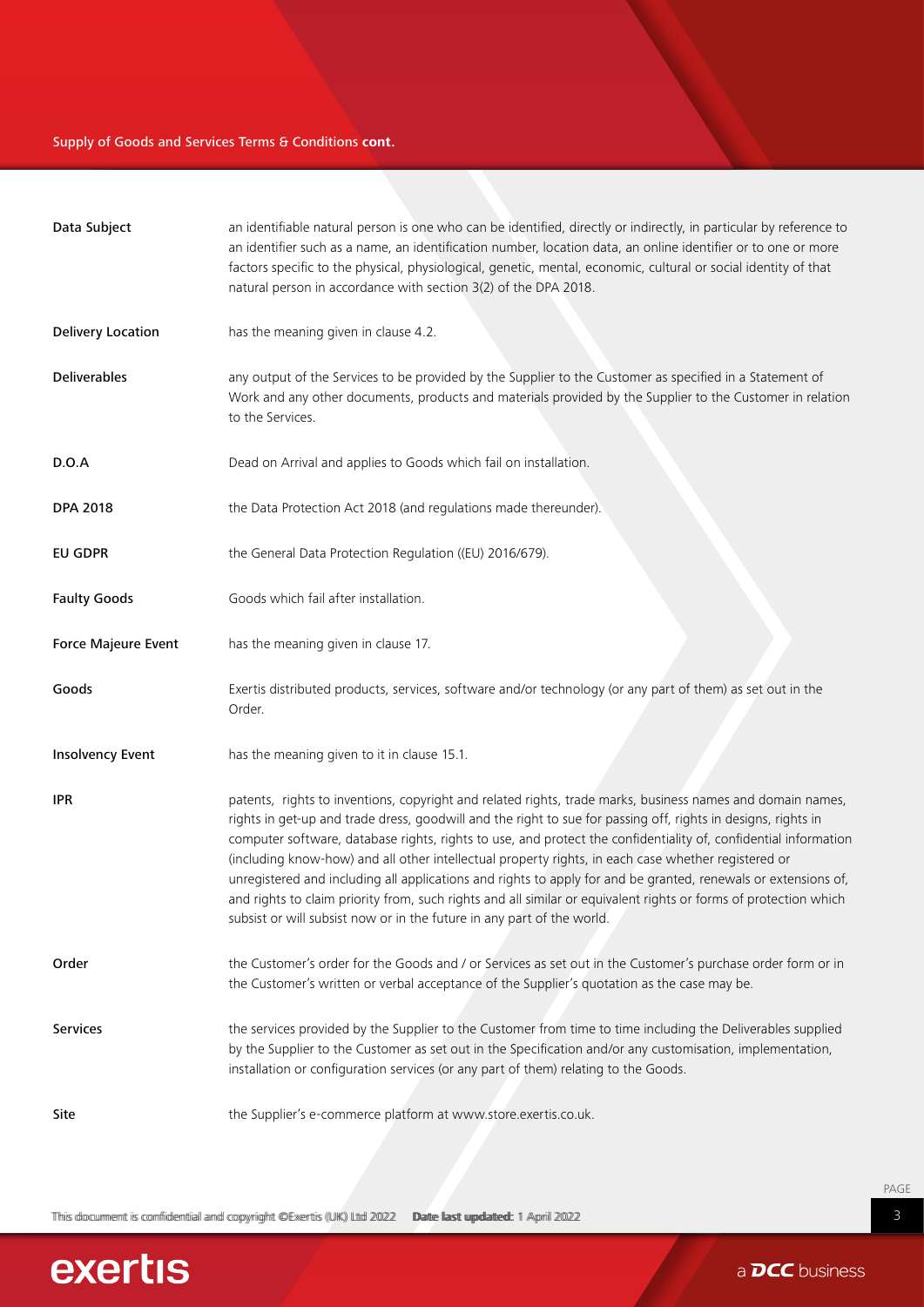| Specification            | any specification for the Goods or Services that is agreed in writing by the Customer and the Supplier.                                                                                                                                                                              |
|--------------------------|--------------------------------------------------------------------------------------------------------------------------------------------------------------------------------------------------------------------------------------------------------------------------------------|
| <b>Statement of Work</b> | a detailed plan describing the Services to be provided by the Supplier, the timetable for their performance<br>and any related matters.                                                                                                                                              |
| Supplier or Exertis      | Exertis (UK) Limited, registered in England and Wales with company number 01511931 with its registered<br>office at Technology House, Magnesium Way, Hapton, Burnley, Lancashire, BB12 7BF or, if different, the<br>Affiliate which has entered into the Contract with the Customer. |
| UK GDPR                  | has the meaning given to it in section 3(10) (as supplemented by section 205(4)) of the DPA 2018.                                                                                                                                                                                    |
| <b>VAT</b>               | means Value Added Tax.                                                                                                                                                                                                                                                               |

#### 1.2. Construction

In these Conditions, the following rules shall apply:

- a. A person includes a natural person, corporate or unincorporated body (whether or not having separate legal personality).
- b. A reference to a party includes its personal representatives, successors or permitted assigns.
- c. A reference to a statute or statutory provision is a reference to such statute or provision as amended or re-enacted. A reference to a statute or statutory provision includes any subordinate legislation made under that statute or statutory provision, as amended or reenacted.
- d. Any phrase introduced by the terms including, include, in particular or any similar expression shall be construed as illustrative and shall not limit the sense of the words preceding those terms.
- e. Clause headings shall not affect the interpretation of these Conditions.
- f. Subject to clause 25.2, a reference to writing or written includes faxes and e-mails.

#### 2. Basis of contract

2.1. These Conditions apply to the Contract to the exclusion of any other terms that the Customer seeks to impose or incorporate (including under any purchase order, confirmation of Order, specification or any other document), or which are implied by trade, custom, practice or course of dealing.

2.2. In preparing any quotation or draft Statement of Work, the Supplier shall be entitled to ask the Customer for, and the Customer shall provide within 15 Business Days, such information as the Supplier may require in its absolute discretion. It shall be a condition of any quotation that the information provided by the Customer is correct, accurate, not misleading and a complete response to the Supplier's request(s) when provided and remains so for at least until the later of the date when the quotation lapses or the relevant Goods and/or Services are delivered.

2.3. The Customer shall indemnify the Supplier in full against all losses, costs, damages, claims, charges and/or expenses (including without limiting effect any obligation to pay any sum(s) to the relevant manufacturer(s) of relevant Goods or the provider of relevant Services) incurred by the Supplier as a result (whether directly or indirectly) of information provided by the Customer in accordance with clause 2.2 being or subsequently becoming incorrect, inaccurate, misleading and/or incomplete or of the Customer acting other than in accordance with such information.

PAGE 4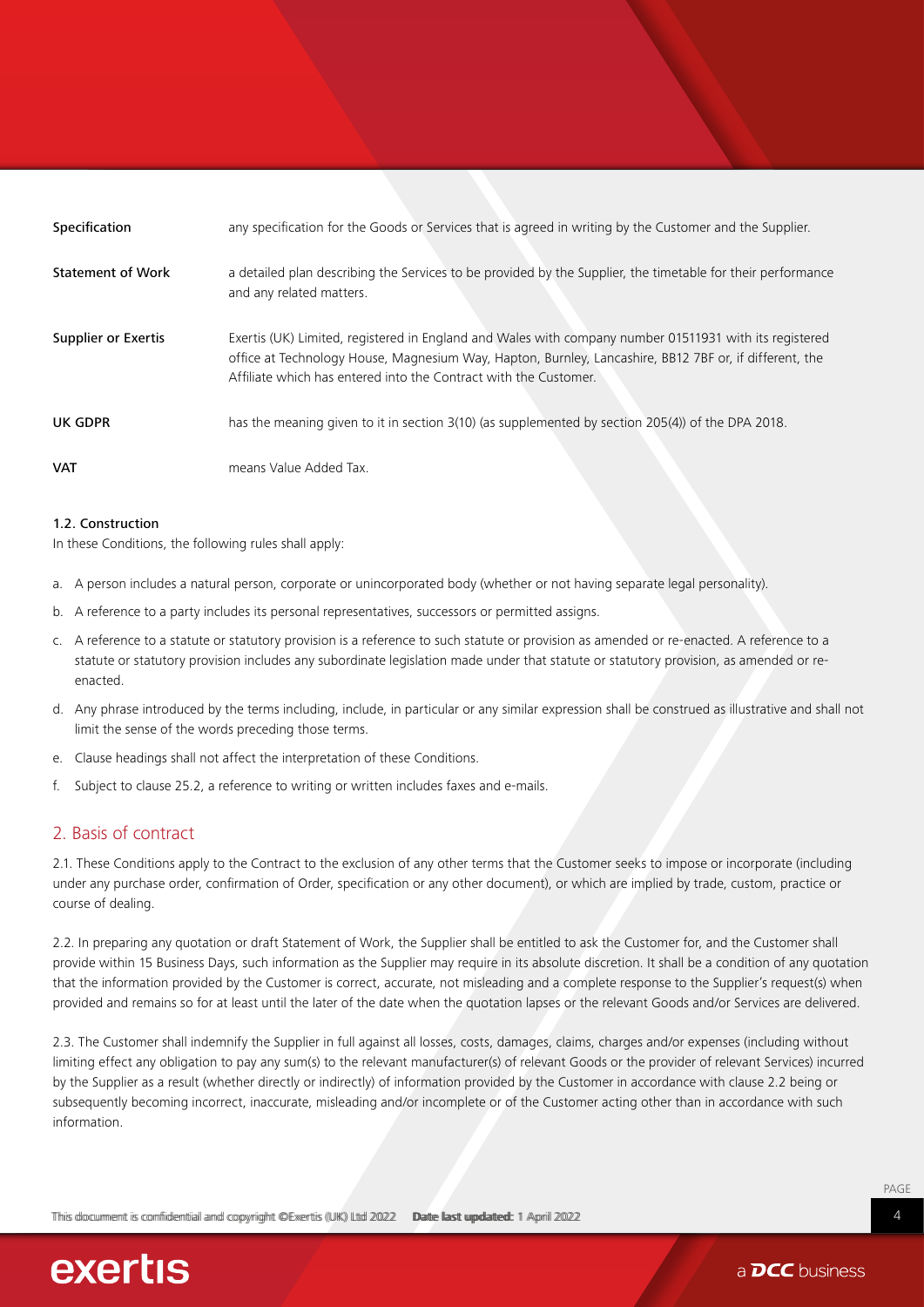2.4. A quotation or draft Statement of Work for the Goods or Services given by the Supplier shall not constitute an offer. Save where indicated to the contrary on the Supplier's quotation, the Supplier's quotation shall only be valid for a period of 7 days from its date of issue.

2.5. The Order constitutes an offer by the Customer to purchase the Goods and/or Services in accordance with these Conditions. The Customer is solely responsible for ensuring that the terms of the Order and any applicable Specification or Statement of Work are complete and accurate.

2.6. The Order shall only be deemed to be accepted when the Supplier confirms acceptance of the Order by formal acknowledgment or by processing the Order for delivery (whichever is earlier), at which point the Contract shall come into existence. The Supplier shall be entitled to either accept or to reject the Customer's offer and shall for the avoidance of doubt be under no obligation to accept the Customer's offer, particularly where its supplier is unable or unwilling to supply the Goods to the Supplier for onward supply to the Customer.

2.7. Once a draft Statement of Work is agreed, it shall be signed by both parties and form part of the Contract. No amendment may be made to it except in accordance with clause 25.6.

2.8. The Supplier's acceptance of all Backorders shall be subject to the Supplier's approval of the Customer's credit status.

2.9. Any samples, drawings, descriptive matter or advertising produced by the Supplier and any descriptions or illustrations contained in the Supplier's catalogues or brochures are produced for the sole purpose of giving an approximate idea of the Goods and / or Services described in them. They shall not form part of the Contract or have any contractual force.

2.10. Any descriptions or illustrations on the Site are published for the sole purpose of giving an approximate idea of the services described in them and will not form part of the Contract or have any contractual force.

2.11. The Supplier reserves the right to vary the Specification and / or withdraw, modify or amend any Goods or Services without prior notice. Any such variation, withdrawal or modification shall not affect any Order that has already been accepted by the Supplier, save that the Supplier reserves the right to make any changes in the Specification which are required to conform with any applicable statutory requirements.

#### 3. Goods and services

3.1. The Goods are described on the Site.

3.2. The Services are described in the Specification or Statement of Work as applicable.

#### 4. Delivery

4.1. The Supplier shall ensure that each delivery of the Goods is accompanied by a delivery note which shows the date of the Order, all relevant Customer and Supplier reference numbers, the type and quantity of the Goods (including the code number of the Goods, where applicable), special storage instructions (if any) and, if the Order is being delivered by instalments, the outstanding balance of Goods remaining to be delivered.

4.2. Goods will be shipped or delivered to the address provided by the Customer as part of its customer account set up (Delivery Location) within a reasonable period following receipt of the Order or within such other period as shall be specifically agreed in writing by the Customer and the Supplier. Any request to amend or ship to an address other than the Customer's account address must be provided by the Customer to the Supplier in writing. The Supplier will not be liable for any loss, damages or delays arising out of or in connection with any such request.

Thiis documment is comflidential and copyright ©Exertis (UK) Ltd 2022 Datte last updated: 1 April 2022

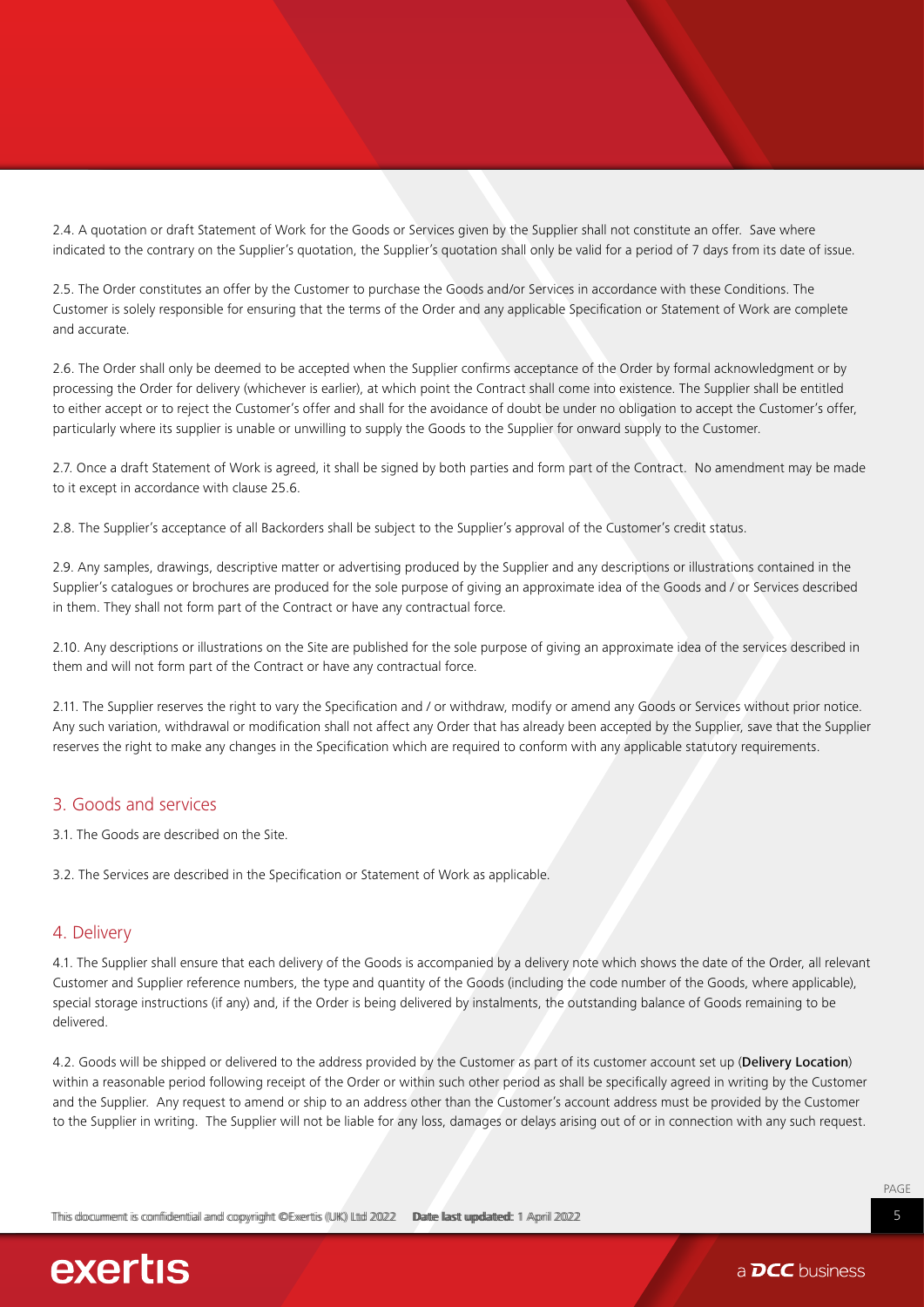4.3. Unless otherwise agreed in writing between the Customer and the Supplier, the Goods shall be delivered Incoterms®2020 DAP at the Delivery Location save where it has been agreed that the Customer will collect the Goods from the Supplier in which case the Goods will be delivered Incoterms®2020 FCA at the Supplier's premises.

4.4. Delivery of the Goods shall be completed:

- a. on their arrival at the Delivery Location; or
- b. on the completion of loading of the Goods at the Supplier's premises in circumstances where it has been agreed that the Customer will collect the Goods from the Supplier.

4.5. Any dates quoted for delivery are approximate only, and the time of delivery is not of the essence. The Supplier shall not be liable for any delay in delivery of the Goods howsoever caused.

4.6. If following receipt of the Order, the Supplier is unable to deliver the Goods for reasons beyond its reasonable control (including without limitation any restriction or withholding of supply by any manufacturer), the Supplier shall be entitled to terminate the Contract and the Supplier shall have no liability for such termination.

4.7. If the Customer fails to take or (as appropriate) accept delivery of the Goods, then, except where such failure or delay is caused by a Force Majeure Event or the Supplier's failure to comply with its obligations under the Contract:

- a. delivery of the Goods shall be deemed to have been completed at the point of attempted delivery or on the date that the Supplier notified the Customer that the Goods were ready;
- b. risk in the Goods shall pass to the Customer (including for loss or damage cause by the Supplier's negligence);
- c. the Supplier may store the Goods until the Customer takes delivery of the Goods, whereupon the Customer shall be liable for all related costs and expenses (including without limitation storage and insurance);
- d. any discount or other allowance in respect of the Goods, which is or would otherwise be allowed to the Customer, shall be forfeited by the Customer.

4.8. If the Customer (including in the context of this clause any end user or consumer to whom the Supplier has delivered the Goods at the Customer's request) fails to take delivery or (as appropriate) accept delivery of the Goods, the Supplier may resell or otherwise dispose of part or all of the Goods and issue a credit note to the Customer for the price of the Goods less any reasonable transport and re-stocking costs.

4.9. The Goods may be delivered in instalments. Each delivery shall constitute a separate Contract and failure by the Supplier to deliver any one or more of the instalments in accordance with these Conditions or any defect in an instalment or any claim by the Customer in respect of any one or more instalments shall not entitle the Customer to cancel any other instalment and/or to treat the Contract as a whole as repudiated.

4.10. Where Goods are to be exported out of the United Kingdom by the Supplier to the Customer or by the Supplier to the Customer's order the provisions of this clause 4.10 shall (subject to any special terms agreed in writing between the Customer and the Supplier) apply notwithstanding any other provision of these Conditions:

a. the terms of purchase will be subject only to the manufacturer's warranty and the Customer shall be solely responsible for ensuring that it fully understands and is aware of such warranty terms;

Thiis documment is comflidential and copyright ©Exertis (UK) Ltd 2022 Datte last updated: 1 April 2022

PAGE 6

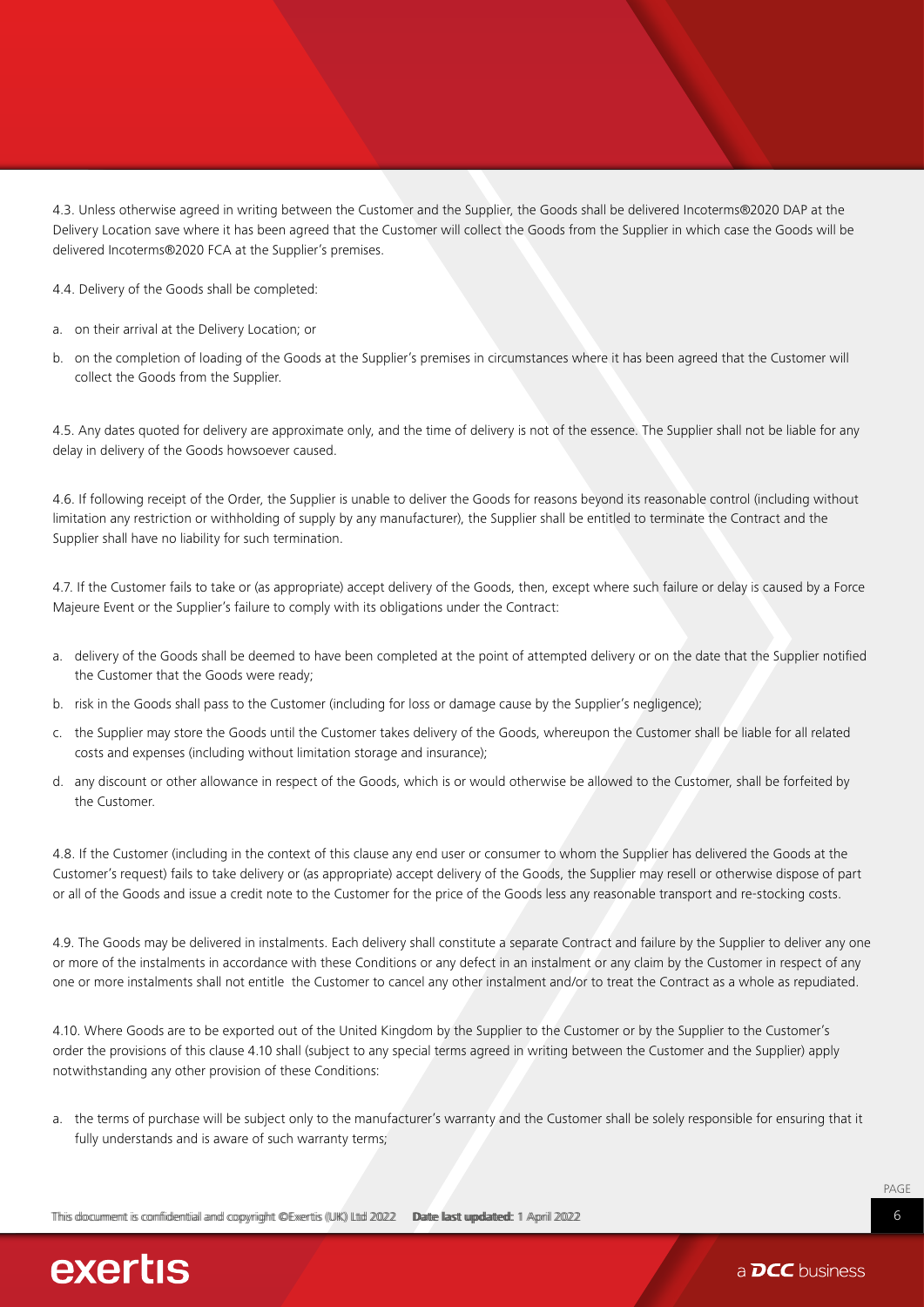- b. the relevant tax legislation will be applied in accordance with and under the United Kingdom legislation at the time of the Contract;
- c. the Customer shall be responsible for complying with any legislation or regulations governing the importation of the Goods into the country of destination including, but not limited to, all applicable compliance requirements for placing the Goods on to the relevant market and for the payment of any duties thereon;
- d. unless otherwise agreed in writing between the Customer and the Supplier, the Goods shall be delivered Incoterms®2020 DAP at the Customer's premises save where it has been agreed that the Customer will collect the Goods from the Supplier in which case the Goods will be delivered Incoterms®2020 FCA at the Supplier's premises;
- e. the Supplier shall have no liability for any claim in respect of any defect in the Goods which would be apparent on inspection and which is made after shipment, or in respect of any damage during transit;
- f. the Customer shall not be entitled to withhold payment of the price for the Goods due to the Customer's failure to comply with the provisions of this clause 4.10;
- g. the Goods will be packaged in accordance with the Supplier's standard practice, and the packaging shall meet any reasonable requirements stipulated in advance by any independent contractors or shippers.

#### 5. Shortages or damage in transit

5.1. The Customer shall examine the Goods immediately upon delivery. The Supplier shall have no liability in respect of claims in respect of shortages or picking errors or damage in transit unless the Customer informs the Supplier's customer services department of such shortages or picking errors or damage by e- mail to [customer.services@exertis.co.uk](mailto:customer.services@exertis.co.uk) within 2 Business Days after delivery. The Supplier shall have no liability in respect of claims for shortages or damages in transit if the Customer or its representative has signed for the Goods as being received either unchecked or in good condition.

5.2. Any liability of the Supplier for shortages or picking errors or damage in transit shall be limited to replacing the missing or wrongly picked or damaged Goods within a reasonable time or issuing a credit note at the pro rata Contract rate against any invoice raised for such Goods. The Customer shall return to the Supplier, promptly upon request, and in accordance with the Supplier's returns policy set out in clause 8, any Goods that have been incorrectly delivered.

#### 6. Non-delivery

6.1. The Supplier shall not be liable for any non-delivery of Goods (even if caused by the Supplier's negligence) unless the Customer informs the Supplier's customer services department of such non-delivery by e-mail to [customer.services@exertis.co.uk](mailto:customer.services@exertis.co.uk) within 2 Business Days of the date when the Goods would in the ordinary course of events have been received.

6.2. Any liability of the Supplier for non-delivery of the Goods shall be limited to replacing the Goods within a reasonable time or issuing a credit note at the pro rata Contract rate against any invoice raised for such Goods.

#### 7. Quality

7.1. The Supplier's D.O.A. returns procedure may vary depending on the manufacturer of the Goods and will be notified to the Customer upon the Customer notifying the Supplier that the Goods have apparently failed on installation.

7.2. In no circumstances may Faulty Goods be returned to the Supplier by the Customer without the prior written consent of the Supplier. The Customer must notify the Supplier of the fault becoming apparent and follow the instructions notified to it by the Supplier in relation to the fault.

Thiis documment is comflidential and copyright ©Exertis (UK) Ltd 2022 Datte last updated: 1 April 2022

PAGE 7

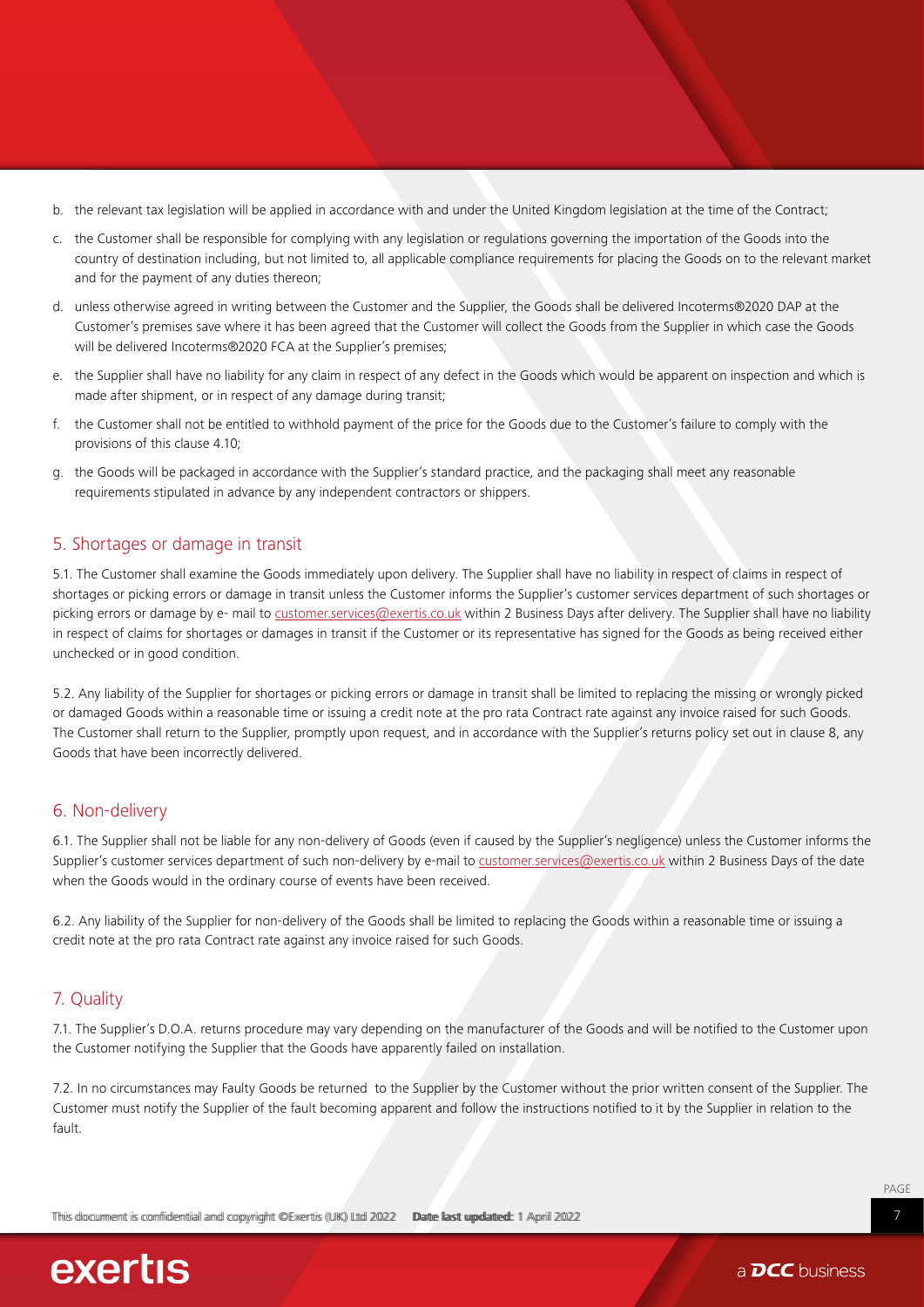7.3. The Supplier's liability (in contract, tort (including negligence), misrepresentation or otherwise) in respect of defects in the Goods shall be limited to the replacement or repair of faulty items or material, or issue of a credit note in respect thereof, or the granting of a refund or other such compensatory measures as the Supplier at its discretion considers appropriate in the circumstances, and shall be conditional upon the Customer complying with the conditions of the manufacturer's warranty (where applicable). Such measures shall relate only to the actual items or their value.

7.4. The following general provisions apply to D.O.A. and Faulty Goods:

- a. any returns shall be subject to, and the Customer shall comply with, the Supplier's returns authorisation procedures as set out in clause 8;
- b. the Customer shall be responsible for all transportation and insurance costs relating to returned Goods;
- c. the Supplier shall not be responsible for installation of returned Goods after repair or exchange; and
- d. any labour costs and expenses incurred in extracting defective parts and/or components shall be borne by the Customer and if incurred by the Supplier shall be paid for by the Customer at Supplier's then standard applicable rate.

7.5. The terms implied by sections 13 to 15 of the Sale of Goods Act 1979 are, to the fullest extent permitted by law, excluded from the Contract.

7.6. These Conditions shall apply to any repaired or replacement Goods supplied by the Supplier.

#### 8. Return of goods

8.1. The Customer has no right to return Goods which have been delivered in accordance with the Contract.

8.2. The Supplier will not accept any returns unless:

- a. the Customer first notifies the Supplier of any D.O.A. returns within 14 days of the date of delivery, giving the reason for the return;
- b. the Customer first notifies the Supplier of any returns under clause 5.1 within 2 Business Days of the date of delivery;
- c. any returns notification gives the reason for the return;
- d. a returns authorisation number is obtained from the Supplier's customer service department by e-mailing [customer.services@exertis.co.uk](mailto:customer.services@exertis.co.uk;);
- e. the Goods are returned within 14 days of the date of issue of the returns authorisation number, at the Customer's cost;
- f. the Goods returned are in the original packaging and in a clean resalable condition (subject only to defects which have been notified to the Supplier in accordance with clause 8.2(a));
- g. the returns authorisation number is written on a label attached to the packaging.

8.3. Any returned Goods not meeting the criteria set out in clause 8.2 may, at the Supplier's discretion, be refused and returned to the Customer and/or, a handling charge (equal to a minimum of 15% of the Order value of the Goods involved) will be levied to the Customer's account to cover the additional costs involved (such as, without limitation, repackaging costs and/or the carriage and associated costs of returning the Goods to the Customer). In addition, the Customer will be charged for any damage caused to the Goods whilst they were in the Customer's custody or control.

8.4. If the Customer fails to make Goods ready for collection on the return date agreed with the Supplier, the Supplier reserves the right to charge the Customer a handling fee.

Thiis documment is comflidential and copyright ©Exertis (UK) Ltd 2022 Datte last updated: 1 April 2022

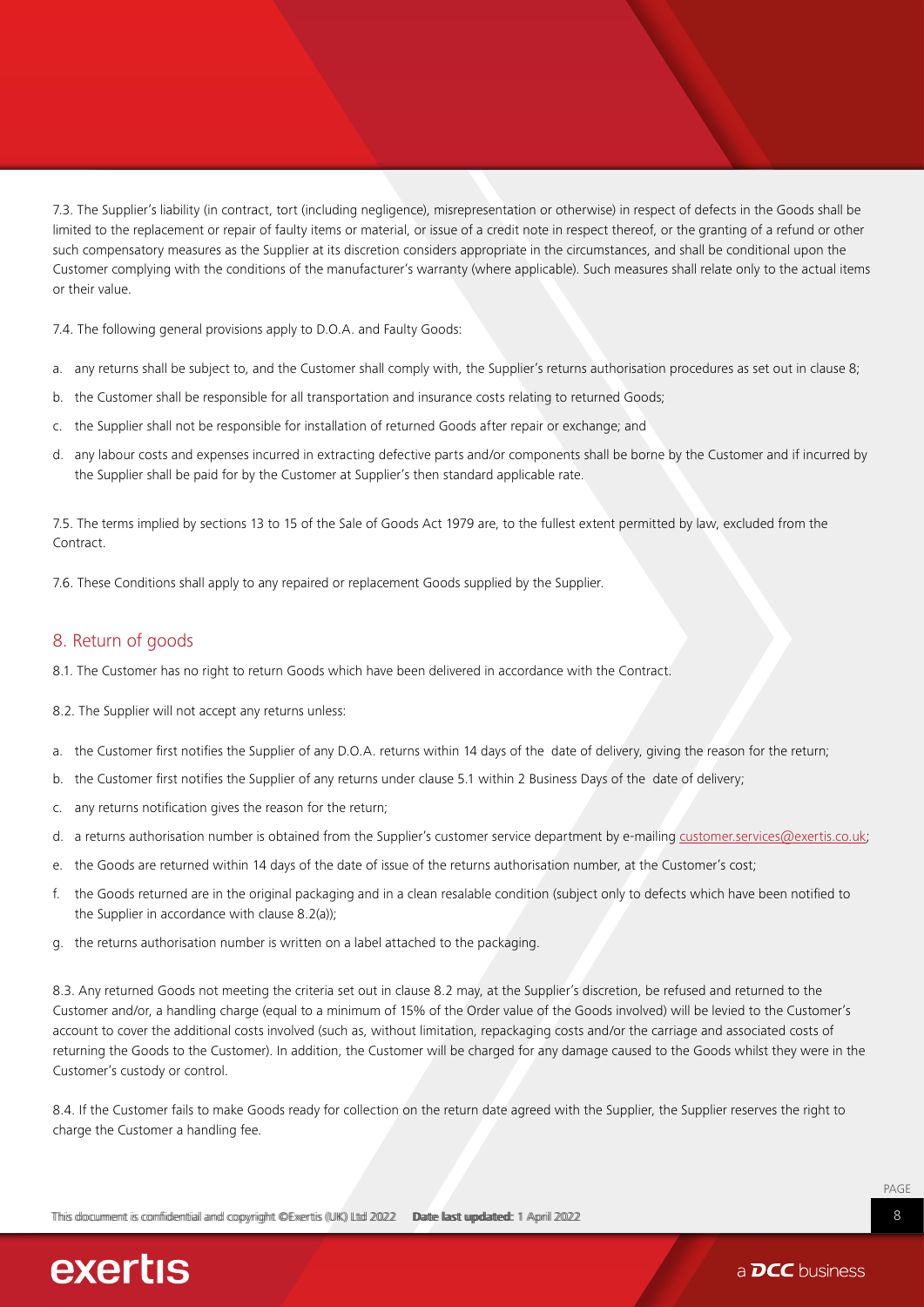8.5. If, upon examination by the Supplier or the manufacturer, the returned Goods are found not to be defective, the Supplier reserves the right to return the Goods to the Customer or to dispose of the Goods and to charge the Customer a handling fee equal to a minimum of 15% of the Order value of the relevant Goods. In addition, the Customer shall be deemed to have purchased the replacement goods on these Conditions and the Supplier shall be entitled to invoice the Customer for the replacement goods.

8.6. The Supplier shall not be responsible for the loss in transit of any Goods where the Customer makes its own arrangements to return the Goods to the Supplier.

#### 9. Title and risk

9.1. The risk in the Goods shall pass to the Customer on completion of delivery.

9.2. Title to the Goods shall not pass to the Customer until the Supplier has received payment in full (in cash or cleared funds) for: (a) the Goods; and (b) any other goods or services that the Supplier (or any associated company, subsidiary or holding company of the Supplier) has supplied to the Customer.

9.3. Until title to the Goods has passed to the Customer, the Customer shall:

- a. hold the Goods on a fiduciary basis as the Supplier's bailee;
- b. store the Goods separately from all other goods held by the Customer so that they remain readily identifiable as the Supplier's property;
- c. not remove, deface or obscure any identifying mark or packaging on or relating to the Goods;
- d. maintain the Goods in satisfactory condition and keep them insured against all risks for their full price from the date of delivery;
- e. notify the Supplier immediately upon the occurrence of an Insolvency Event;
- f. give the Supplier such information relating to the Goods as the Supplier may require from time to time; and
- g. allow the Supplier access to its premises to verify that the Goods have been stored correctly.

9.4. Notwithstanding clause 9.3, the Customer may resell or use the Goods in the ordinary course of its business (but not otherwise) before the Supplier receives payment for the Goods. The Supplier shall be entitled to recover payment for the Goods notwithstanding that ownership of any Goods has not passed from the Supplier.

9.5. If, before title to the Goods passes to the Customer, the Customer becomes subject to an Insolvency Event, or the Supplier reasonably believes that any Insolvency Event is about to happen and notifies the Customer accordingly, or if the Customer's right to possession of the Goods is terminated in accordance with clause 9.6, or if any sum due to the Supplier as referred to in clause 9.2 is not paid when due, then, provided that the Goods have not been resold or irrevocably incorporated into another product, and without limiting any other right or remedy the Supplier may have, the Supplier may at any time require the Customer to deliver up the Goods and, if the Customer fails to do so promptly, enter any premises of the Customer or of any third party where the Goods are stored in order to recover them.

9.6. The Customer's right to possession of the Goods shall terminate immediately if the Customer becomes subject to an Insolvency Event. However, the Supplier, having been informed of the Customer becoming subject to an Insolvency Event, may consent in writing (subject to such terms as the Supplier may in its sole discretion impose in respect of such consent) to the Customer's continued right of possession of the Goods.

Thiis documment is comflidential and copyright ©Exertis (UK) Ltd 2022 Datte last updated: 1 April 2022

PAGE 9

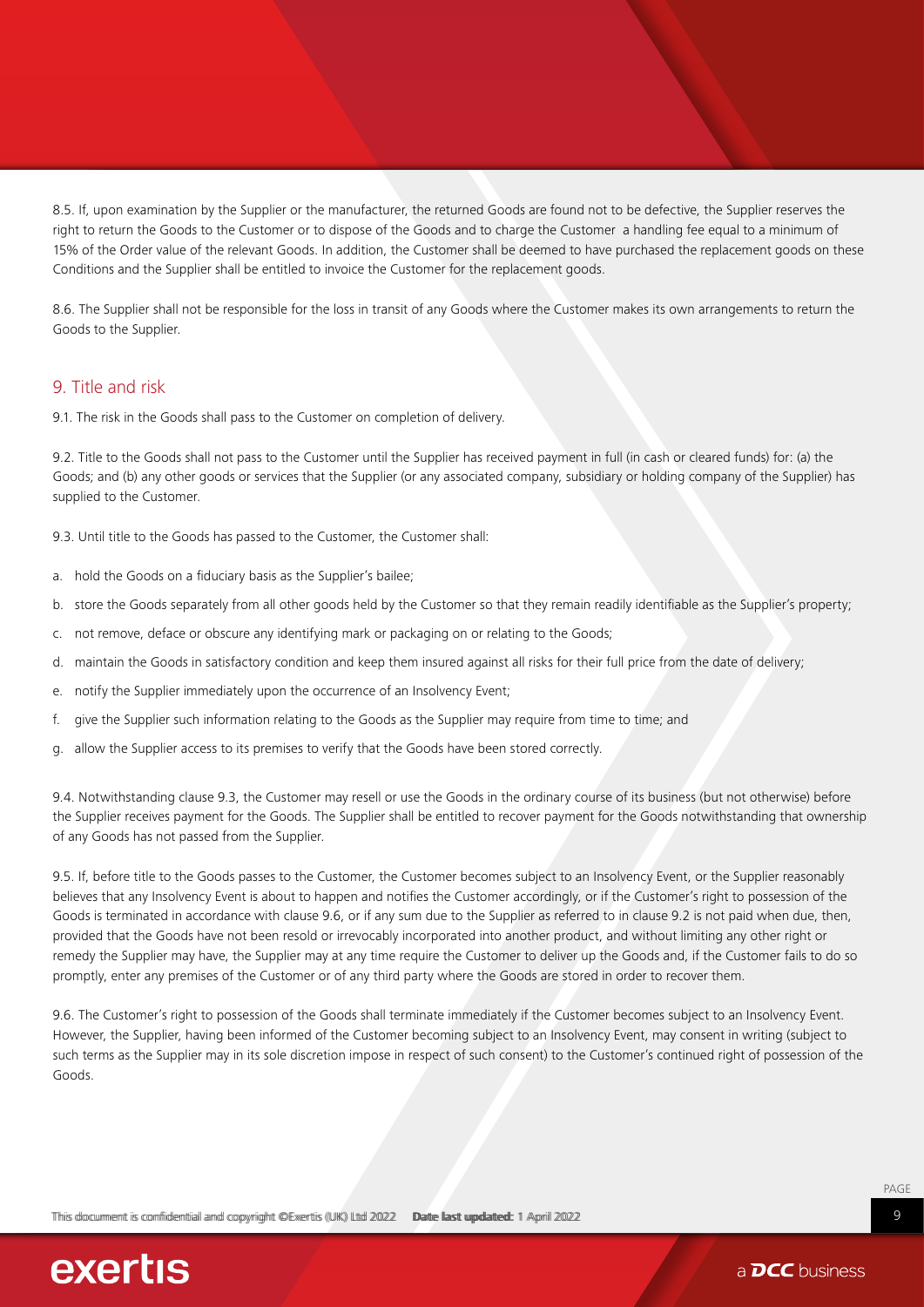#### 10. Customer's property

10.1. The Customer's property supplied to the Supplier by or on behalf of the Customer shall, while it is in possession of the Supplier or in transit to or from the Customer, be deemed to be at the Customer's risk and the Customer shall insure accordingly.

10.2. The Supplier shall be entitled to make a reasonable charge for the storage of any of the Customer's property left with the Supplier before receipt of the Order or after notification to the Customer of completion of the Services.

#### 11. Supply of services

11.1. The Customer may raise an Order for Services that it wishes the Supplier to provide (either as stand-alone services and/or in connection with the Goods). The Supplier shall, as soon as reasonably possible following its acceptance of any such Order, notify the Customer of the date by which it plans to commence the Services under the Order. Unless otherwise agreed by the parties in writing, the Customer shall not delay the agreed delivery date for the Services.

11.2. In preparation for the Services to be performed, the Customer shall if applicable:

- a. at its cost, prepare the Customer site and co-operate with the Supplier in accordance with the Supplier's instructions and timescales;
- b. provide an adequate environment and space for the safe operation of the Services;
- c. provide to the Supplier in a timely manner all Customer Materials reasonably required under a Statement of Work;
- d. obtain and maintain all necessary licences and consents and comply with all relevant legislation as required to enable the Supplier to use all of the Customer Materials in the provision of the Services.

11.3. The Supplier shall provide the Services using reasonable care and skill.

11.4. The Supplier shall be entitled to charge the Customer for any costs incurred by the Supplier as a result of any failure by the Customer to satisfy any requirements of clause 11.2.

11.5. The Customer hereby permits the Supplier to have access to the Customer site for the purpose of carrying out the Services at such times as may be agreed between the Supplier and the Customer, such access not to be unreasonably withheld or delayed.

11.6. The Supplier shall have the right to make any changes to the Services which are necessary to comply with any applicable law or safety requirement, or which do not materially affect the nature or quality of the Services, and the Supplier shall notify the Customer in any such event.

11.7. If the Services include configuration services the Customer shall be solely responsible for the accuracy of its Order which includes any such configuration services, the specification of the components and their configuration and for ensuring that the configured Goods specified are satisfactory for the purpose for which they are required, including that they have sufficient overall functionality and will support and be compatible and inter-operable with any hardware, software and middleware with which they are intended to operate.

11.8. In relation to the Deliverables:

- a. the Supplier and its licensors shall retain ownership of all IPRs in the Deliverables, excluding the Customer Materials;
- b. the Supplier grants the Customer, or shall procure the direct grant to the Customer of, a fully paid-up, worldwide, non-exclusive, royaltyfree licence during the term of the Contract to copy and modify the Deliverables (excluding the Customer Materials) for the purpose of receiving and using the Services and the Deliverables in its business;

Thiis documment is comflidential and copyright ©Exertis (UK) Ltd 2022 Datte last updated: 1 April 2022

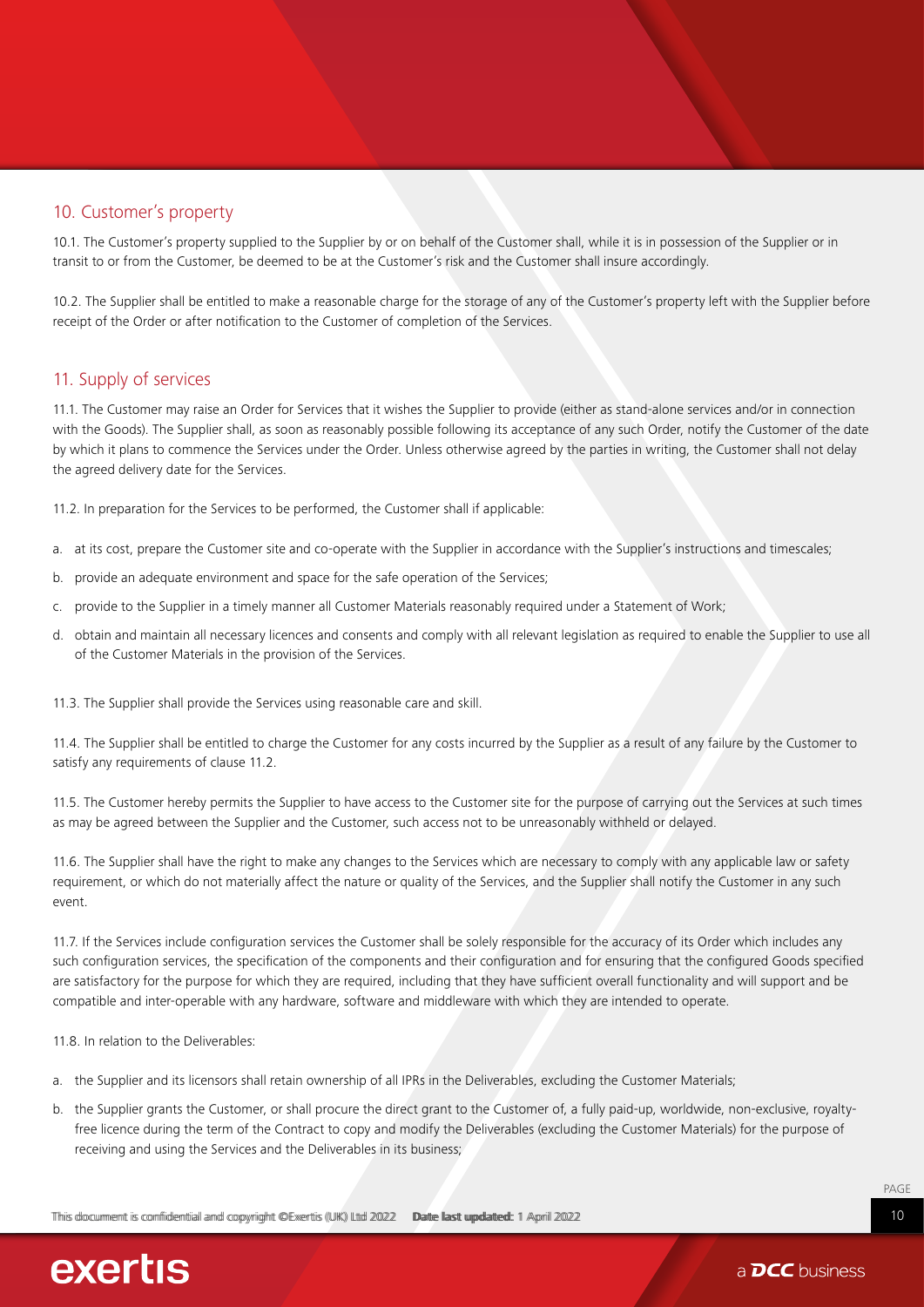c. the Customer shall not sub-license, assign or otherwise transfer the rights granted in clause 11.8 (b).

11.9. In relation to the Customer Materials, the Customer:

- a. and its licensors shall retain ownership of all IPRs in the Customer Materials;
- b. grants to the Supplier a fully paid-up, non-exclusive, royalty-free, non-transferable licence to copy and modify the Customer Materials for the term of the Contract for the purpose of providing the Services to the Customer.

11.10. The Customer:

- a. warrants that the receipt and use in the performance of the Services by the Supplier, its agents, subcontractors or consultants of the Customer Materials shall not infringe the rights, including any IPRs, of any third party; and
- b. shall indemnify the Supplier against all liabilities, costs, expenses, damages and losses (including but not limited to any direct, indirect or consequential losses, loss of profit, loss of reputation and all interest, penalties and legal costs (calculated on a full indemnity basis) and all other reasonable professional costs and expenses) suffered or incurred or paid by the Supplier arising out of or in connection with any claim brought against the Supplier, its agents, subcontractors or consultants for actual or alleged infringement of a third party's IPRs arising out of, or in connection with, the receipt or use in the performance of the Contract of the Customer Materials. This clause 11.10 shall survive termination of the Contract.

#### 12. Credit account

12.1. The Customer may apply to open a credit account with the Supplier by completing an online trade application form.

12.2. Once the Customer has completed the trade application form and submitted all required supporting documentation to the Supplier, the Supplier will review the trade application and notify the Customer of its acceptance or rejection within 5 Business Days of receiving such trade application (Application Period).

12.3. The Customer may request that the Application Period is expedited and the Supplier may expedite the Application Period at its sole discretion.

12.4. Following the opening of a credit account, the Supplier will issue a credit statement to the Customer on a monthly basis.

12.5. Credit accounts with overdue balances will be placed on credit hold. This means that no further Goods will be despatched and all support and repair/warranty services withdrawn until the account is brought in to order. Repeated failure to adhere to the Supplier's credit terms will result in permanent loss of the credit account.

12.6. All accounts are reviewed periodically in line with the Supplier's insurance terms and conditions and limits may be reduced/removed at the Supplier's discretion with no notification to the Customer. The Supplier may grant and remove credit lines at its sole discretion and is under no obligation to provide reasons why credit limits are removed or reduced.

#### 13. Price and payment

13.1. The price of the Goods and / or Services shall be the price at the date of dispatch or performance and the Supplier reserves the right to amend its quoted prices at any time prior to dispatch. The Supplier shall take all reasonable care to ensure that the prices stated for the Goods and/or Services are correct at the time when the relevant information was entered into the system. However, please see clause 13.14 for what happens if the Supplier discovers an error in the price of the Goods and/or Services ordered by the Customer.

Thiis documment is comflidential and copyright ©Exertis (UK) Ltd 2022 Datte last updated: 1 April 2022

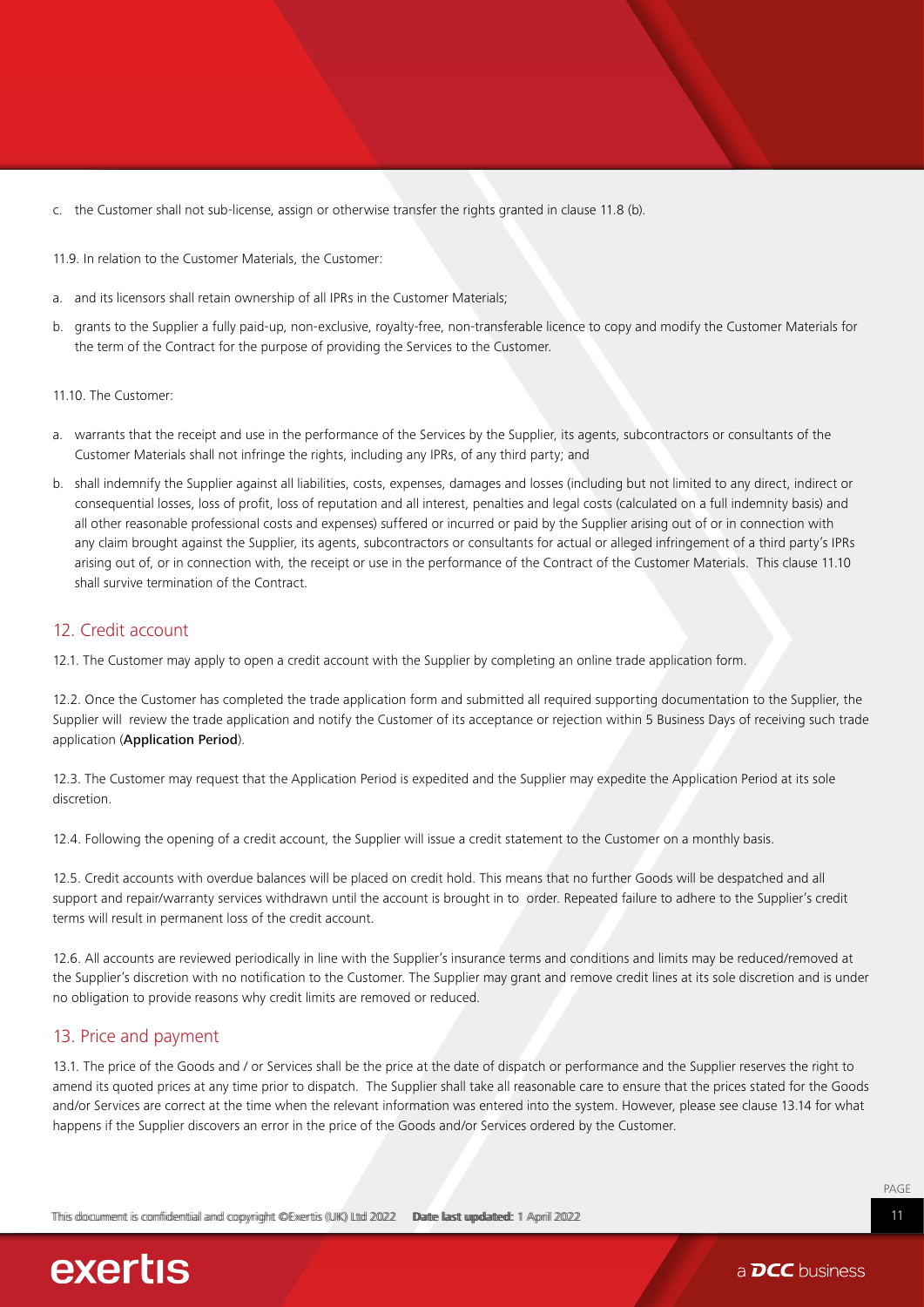13.2. The Supplier may, by giving notice to the Customer at any time, increase the price of the Goods and / or Services to reflect any increase in the cost of the Goods and / or Services that is due to:

- a. any factor beyond the Supplier's control (including foreign exchange fluctuations, increases in taxes and duties, compliance with statutory provisions from time to time in force, and increases in labour, materials and other manufacturing costs and increases in prices charged to the Supplier by any manufacturer);
- b. any request by the Customer to change the delivery date(s), the Delivery Location, quantities, capacity, form, content, style, description or types of Goods and / or Services ordered; or
- c. any delay caused by any instructions of the Customer or failure of the Customer to give the Supplier adequate or accurate information or instructions.

13.3. Unless otherwise expressly agreed in writing the price of the Goods is exclusive of the costs and charges of packaging, insurance, transport of the Goods and any services, all of which will be charged at an extra cost. Any work or services carried out which is additional to that specified in the relevant quotation or the Order, whether experimentally or otherwise, shall be charged to the Customer.

13.4. The price of the Goods and / or Services is exclusive of amounts in respect of VAT. The Customer shall, on receipt of a valid VAT invoice from the Supplier, pay to the Supplier such additional amounts in respect of VAT as are chargeable on the supply of the Goods and / or Services.

13.5. The Supplier may invoice the Customer for the Goods and Services on the date of dispatch of the Goods for delivery.

13.6. Unless otherwise agreed between the parties in writing, and except in the case of a cash sale which shall be paid for in accordance with clause 13.7, the Customer shall pay the invoice in full and in cleared funds within 30 days of the date of the invoice.

13.7. Where the Customer does not have a credit account with the Supplier, the Supplier may require immediate payment in full upon placing the Order.

13.8. Payment may be made by credit card. There will be a surcharge of two percent (2%) for payment by this method. The Supplier accepts the following cards: Visa, Access, Delta, Mastercard and Maestro.

13.9. The time of payment shall be of the essence of the Contract.

13.10. The Customer shall make all payments in pounds sterling. Payments in an alternative currency must be authorised in writing by an authorised representative of the Supplier prior to the Contract being concluded.

13.11. If the Customer fails to make any payment due to the Supplier under the Contract by the due date for payment (Due Date), then the Customer shall pay interest on the overdue amount at the rate of 4% per annum above the Bank of England base rate from time to time. Such interest shall accrue on a daily basis from the Due Date until the date of actual payment of the overdue amount, whether before or after judgment. The Customer shall pay the interest together with the overdue amount and an administration charge of 5% of the total amount due.

13.12. To the extent that the Customer has negotiated any rebate, discount or other concession directly with any manufacturer of the Goods, this shall be a matter between the Customer and such manufacturer and shall not bind or have any effect on the Supplier including without limitation the Customer's obligation to pay to the Supplier all amounts due under the Contract in full.

13.13. The Customer shall pay all amounts due under the Contract in full without any deduction or withholding except as required by law and the Customer shall not be entitled to assert any credit, set-off or counterclaim against the Supplier in order to justify withholding payment

Thiis documment is comflidential and copyright ©Exertis (UK) Ltd 2022 Datte last updated: 1 April 2022

PAGE 12

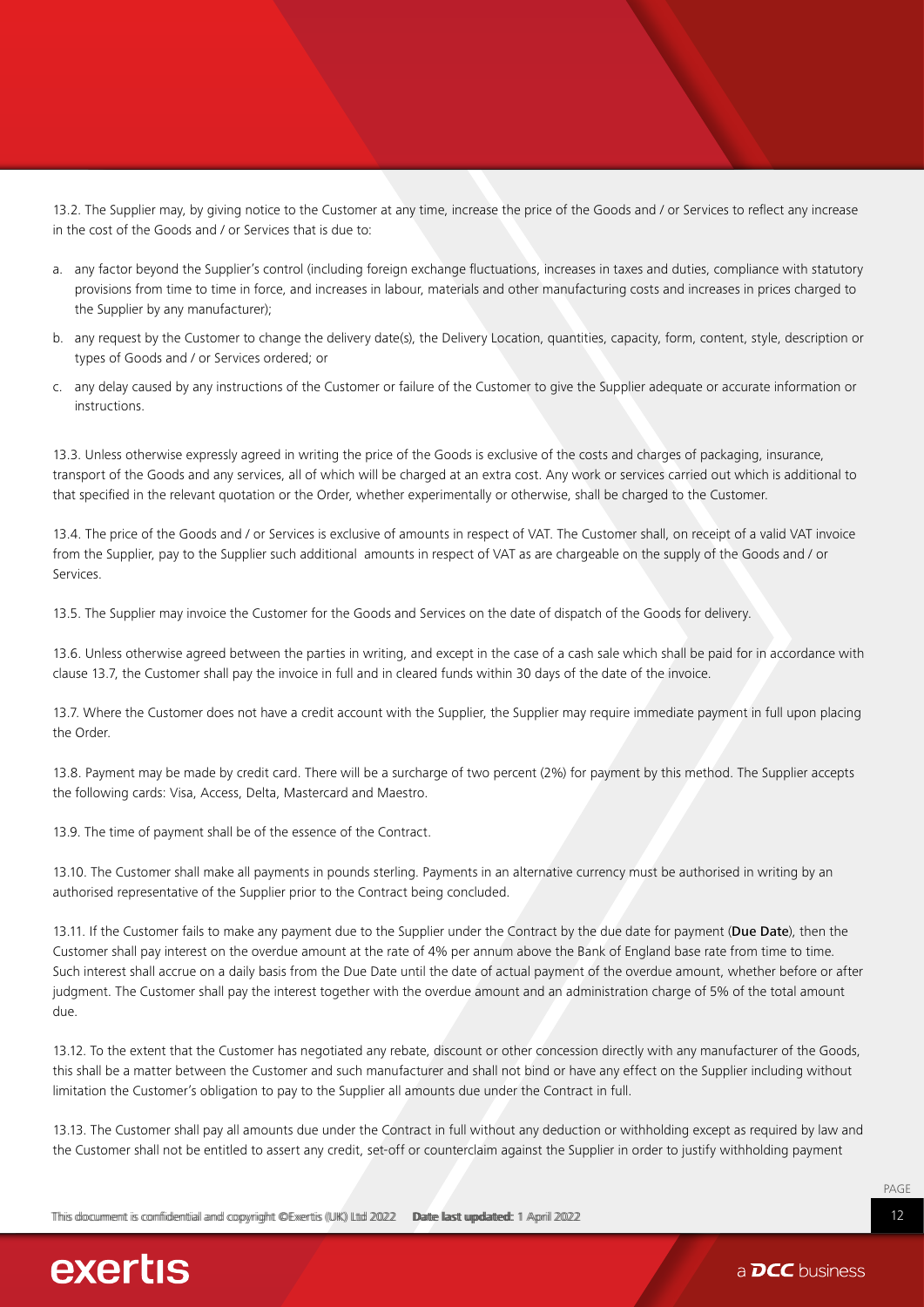of any such amount in whole or in part. The Supplier may at any time, without limiting any other rights or remedies it may have, set off any amount owing to it or an Affiliate by the Customer against any amount payable by the Supplier or an Affiliate to the Customer under the Contract or any other contract in force between the parties.

13.14. It is always possible that, despite the Supplier's reasonable efforts, some of the Goods or Services on the Site may be incorrectly priced. If the correct price for the Goods or Services is higher than the price stated on the Site, the Supplier will contact the Customer in writing as soon as possible to inform the Customer of this error and give the Customer the option of continuing to purchase the Goods or Services at the correct price or cancelling the Order. The Supplier will not process an Order until the Customer's instructions have been received. If the Supplier is unable to contact the Customer using the contact details the Customer provided during the Order process, the Supplier will treat the Order as cancelled and notify the Customer in writing. However, if the Supplier mistakenly accepts and processes an Order where a pricing error is obvious and unmistakeable and could reasonably have been recognised by the Customer as a mispricing, the Supplier may cancel supply of the Goods or Services and refund the Customer any sums which have been paid.

13.15. In no case shall any dispute concerning:

- a. any item or separate part of the Goods or Services; or
- b. any other contractual obligation or liability of the Supplier to the Customer,

affect the Customer's obligation in respect of payments to be made under these Conditions.

#### 14. Cancellation, termination and suspension

14.1. The Customer's Order once accepted by the Supplier may only be cancelled or suspended with the Supplier's written consent and the Customer acknowledges that the Supplier reserves the right to require the Customer to reimburse the Supplier in full for any loss suffered as a result of such cancellation or suspension (including, but not limited to, payment for Services already carried out, materials specifically ordered and other additional costs including storage, loss of profit, damages, charges and expenses). Without limiting its rights under the Contract in any way, the Supplier reserves the right to charge the Customer for lost profit should the Customer cancel the Order without prior written agreement of the Supplier.

14.2. Without limiting its other rights or remedies the Supplier may, without liability to the Customer, suspend, cancel or terminate the Contract (and/or all further deliveries and/or all support and repair/warranty services under the Contract or any other contract between the Customer and the Supplier) with immediate effect by giving written notice to the Customer, and may recover all losses resulting therefrom, if the Customer:

- a. commits a material breach of its obligations under the Contract;
- b. fails to pay any amount due under the Contract on the due date for payment;
- c. fails to pay any amount due under any contract referred to in clause 9.2;
- d. commits or is party to dishonest or fraudulent conduct in relation to the Contract; and / or
- e. becomes subject to an Insolvency Event.
- 14.3. On termination or suspension of the Contract for any reason:
- a. the Customer shall immediately pay to the Supplier all of the Supplier's outstanding unpaid invoices and interest and, in respect of Services supplied but for which no invoice has yet been submitted, the Supplier shall submit an invoice, which shall be payable by the Customer immediately on receipt;

Thiis documment is comflidential and copyright ©Exertis (UK) Ltd 2022 Datte last updated: 1 April 2022



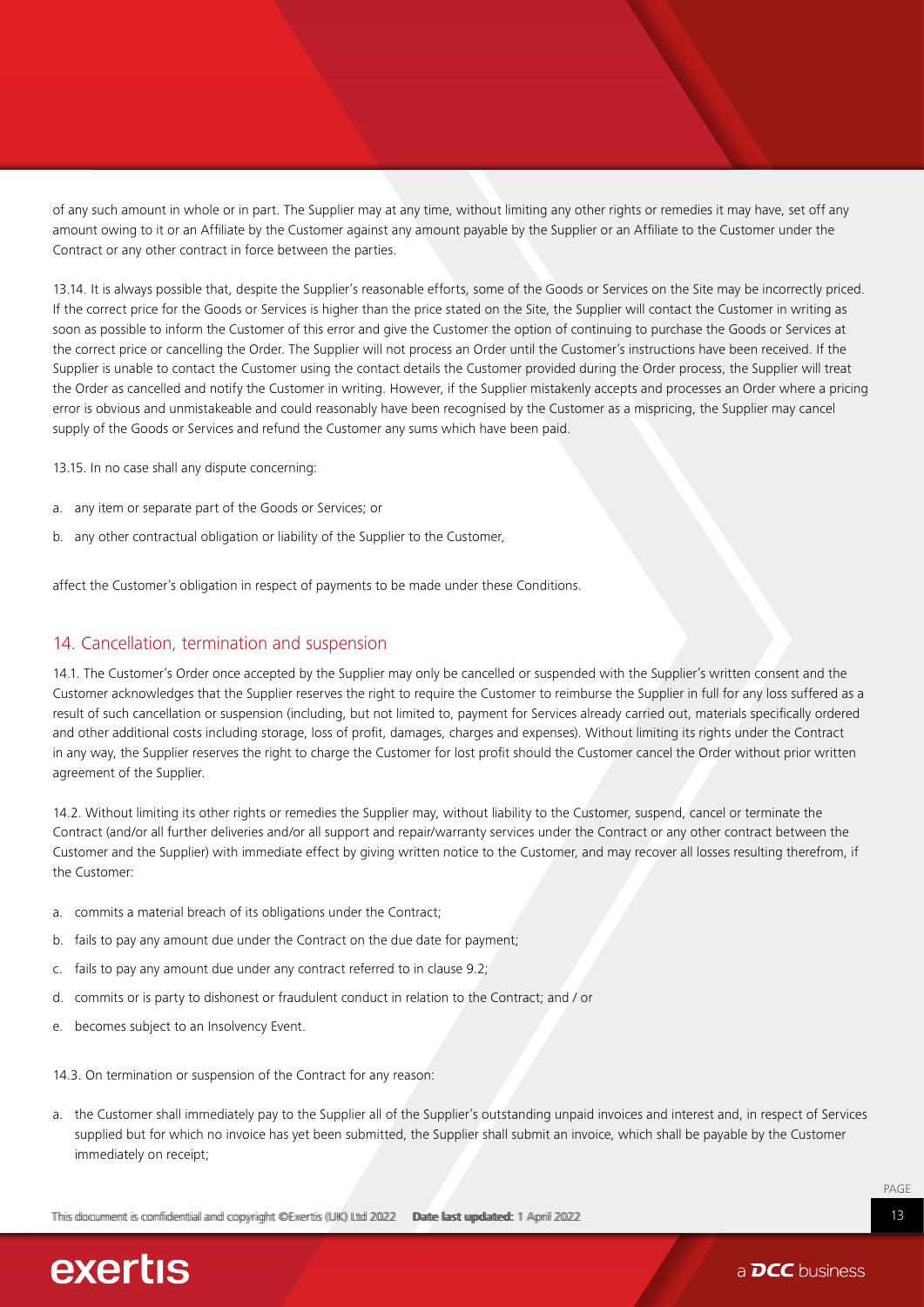- b. the Customer shall return all Goods which have not been fully paid for. If the Customer fails to do so, then the Supplier may enter the Customer's premises or any other location and take possession of them. Until they have been returned, the Customer shall be solely responsible for their safe keeping and will not use them for any purpose not connected with the Contract;
- c. the Supplier shall on request return any of the Customer Materials not used up in the provision of the Services;
- d. the accrued rights and remedies of the parties as at termination shall not be affected, including the right to claim damages in respect of any breach of the Contract which existed at or before the date of termination or expiry; and
- e. clauses which expressly or by implication have effect after termination shall continue in full force and effect.

#### 15. Insolvency events

15.1. For the purpose of these Conditions, the following events shall be deemed to be Insolvency Events:

- a. the Customer suspends, or threatens to suspend, payment of its debts, or is unable to pay its debts as they fall due or admits inability to pay its debts, or (being a company) is deemed unable to pay its debts within the meaning of section 123 of the Insolvency Act 1986, or (being an individual) is deemed either unable to pay its debts or as having no reasonable prospect of so doing, in either case, within the meaning of section 268 of the Insolvency Act 1986, or (being a partnership) has any partner to whom any of the foregoing apply;
- b. the Customer commences negotiations with all or any class of its creditors with a view to rescheduling any of its debts, or makes a proposal for or enters into any compromise or arrangement with its creditors;
- c. (being a company) a petition is filed, a notice is given, a resolution is passed, or an order is made, for or in connection with the winding up of the Customer, other than for the sole purpose of a scheme for a solvent amalgamation of the Customer with one or more other companies or the solvent reconstruction of the Customer;
- d. (being an individual) the Customer is the subject of a bankruptcy petition or order;
- e. a creditor or encumbrancer of the Customer attaches or takes possession of, or a distress, execution, sequestration or other such process is levied or enforced on or sued against, the whole or any part of its assets;
- f. (being a company) an application is made to court, or an order is made, for the appointment of an administrator or if a notice of intention to appoint an administrator is given or if an administrator is appointed over the Customer;
- g. (being a company) a floating charge holder over the Customer's assets has become entitled to appoint or has appointed an administrative receiver;
- h. a person becomes entitled to appoint a receiver over the Customer's assets or a receiver is appointed over the Customer's assets;
- i. any event occurs, or proceeding is taken, with respect to the Customer in any jurisdiction to which it is subject that has an effect equivalent or similar to any of the events mentioned in clauses 15.1(a) to clause 15.1(h) (inclusive);
- j. the Customer encumbers or in any way charges any of the Goods;
- k. the Customer suspends, threatens to suspends, ceases or threatens to cease to carry on all or substantially the whole of its business;
- l. the Customer's financial position deteriorates to such an extent that in the Supplier's opinion the Customer's capability to adequately fulfil its obligations under the Contract has been placed in jeopardy; and
- m. (being an individual) the Customer dies or, by reason of illness or incapacity (whether mental or physical), is incapable of managing his or her own affairs or becomes a patient under any mental health legislation.

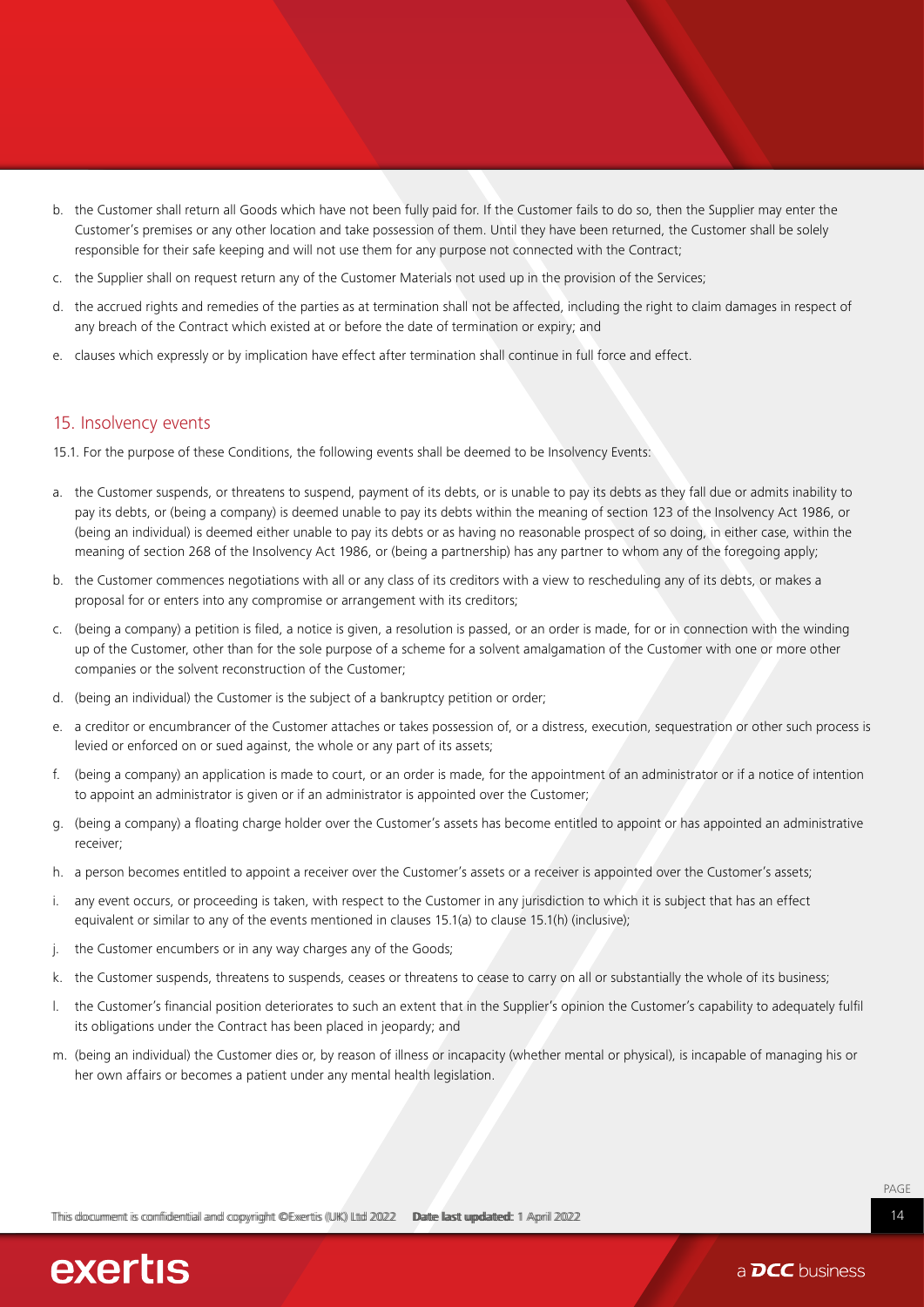#### 16. Limitation of liability

16.1. Nothing in these Conditions shall limit or exclude the Supplier's liability for:

- a. death or personal injury caused by its negligence, or the negligence of its employees, agents or subcontractors (as applicable);
- b. fraud or fraudulent misrepresentation;
- c. breach of the terms implied by section 12 of the Sale of Goods Act 1979; or
- d. defective products under the Consumer Protection Act 1987.

16.2 Subject to clause 16.1:

- a. the Supplier shall under no circumstances whatever be liable to the Customer for any losses or damages which may be suffered by the Customer (or any person claiming under or through the Customer), whether the same are suffered directly or indirectly or are immediate or consequential, and whether the same arise in contract, tort (including negligence), breach of statutory duty, or otherwise howsoever including those, which fall within any of the following categories (without limitation):
	- i. special damage even if the Supplier was aware of the circumstances in which such special damage could arise;
	- ii. loss of profits;
	- iii. loss of anticipated savings;
	- iv. loss of business opportunity; and
	- v. loss of goodwill; and
- b. the Supplier's total liability to the Customer in respect of all other losses arising under or in connection with the Contract, whether in contract, tort (including negligence), breach of statutory duty, or otherwise, shall in no circumstances exceed the price of the Goods and Services.

16.3. All warranties, conditions and other terms implied by statute or common law are, to the fullest extent permitted by law, excluded from the Contract.

16.4. Notwithstanding any right to return Faulty Goods as set out in clause 7, the Supplier makes no representations or warranties of any kind with respect to the Goods. To the extent permitted by law, the Supplier disclaims all representations and warranties, express or implied, as to the Goods or otherwise, including but not limited to any implied warranty of merchantability, non-infringement or fitness for a particular purpose. In particular the Supplier does not warrant that software provided by the Supplier is (a) uninterrupted or error-free and (b) fit for a particular purpose.

16.5. All reference to 'the Supplier' in this clause 16 shall, for the purposes of this clause only, be treated as including all employees, subcontractors and suppliers of the Supplier, all of whom shall have the benefit of the exclusions and limitations of liability set out in this clause.

#### 17. Force majeure

The Supplier shall not be liable for any failure or delay in performing its obligations under the Contract to the extent that such failure or delay is caused by a Force Majeure Event. A Force Majeure Event means any event beyond the Supplier's reasonable control, which by its nature could not have been foreseen, or, if it could have been foreseen, was unavoidable, including strikes, lock-outs or other industrial disputes (whether involving its own workforce or a third party's), failure of energy sources or transport network, acts of God, war, terrorism, riot,

PAGE 15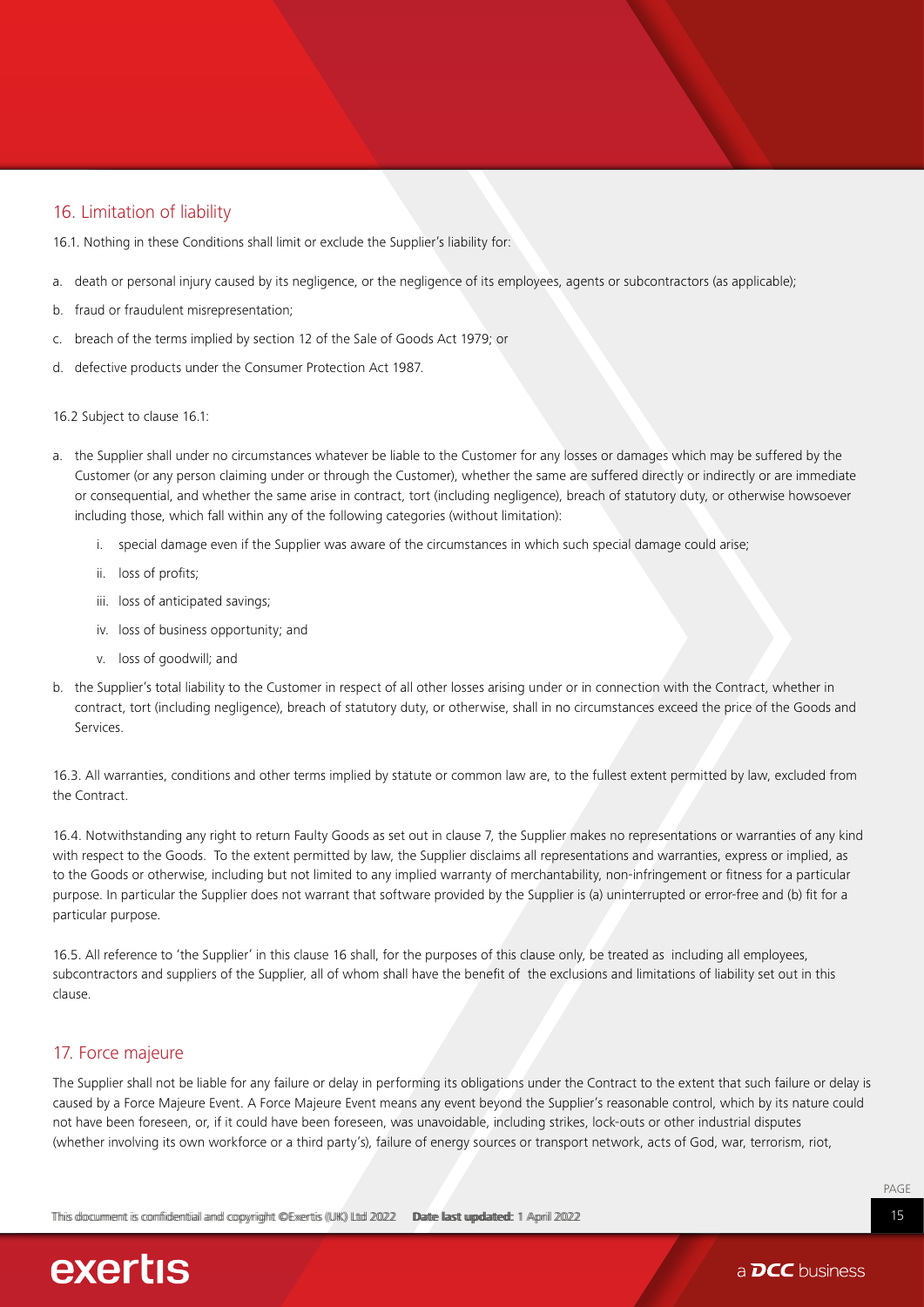civil commotion, interference by civil or military authorities, national or international calamity, armed conflict, malicious damage, breakdown of plant or machinery, nuclear, chemical or biological contamination, sonic boom, explosions, collapse of building structures, fires, floods, storms, earthquakes, loss at sea, pandemics, epidemics or similar events, natural disasters or extreme adverse weather conditions, or default of suppliers or subcontractors.

#### 18. Data protection

18.1. The Customer is the Data Controller of any Data which is transferred by the Customer to the Supplier in connection with the supply of the Goods and/or Services.

18.2. The Customer agrees and warrants that:

- a. it shall at all times comply with the Data Protection Laws;
- b. it has all necessary appropriate consents and/or notices in place to enable lawful transfer under a lawful basis of the Data to the Supplier for the duration and purposes of the Contract; and
- c. it shall implement appropriate technical and organisational measures for the lawful transfer of the Data to the Supplier.

18.3. The Supplier shall:

- a. comply with the Data Protection Laws;
- b. process the Data as Data Processor in accordance with the Supplier's privacy policy set out here [https://www.exertis.co.uk/policy-privacy.php](https://www.exertis.co.uk/policy-privacy.php ) save to the extent varied by the Customer's written instructions to the Supplier.

18.4. The Customer agrees to indemnify and keep indemnified and defend at its own expense the Supplier against all costs, claims, damages or expenses incurred by the Supplier or for which the Supplier may become liable due to any failure by the Customer or its employees or agents to comply with any of its obligations under the Data Protection Laws.

#### 19. Confidentiality

19.1. Each party undertakes not at any time during the Contract and for a period of five years after termination of the Contract to disclose to any person any confidential information concerning one another's business, affairs, customers, clients or suppliers, except as permitted by clause 19.2.

19.2. Each party may disclose the other's confidential information:

- a. to such of its respective employees, officers, representatives, subcontractors or advisers who need to know such information for the purposes of exercising its respective rights or carrying out its respective obligations under the Contract. Each party will ensure that such employees, officers, representatives, subcontractors or advisors comply with this clause 19; and
- b. as may be required by law, a court of competent jurisdiction or any governmental or regulatory authority.
- 19.3. Each party may only use the other's confidential information for the purpose of fulfilling its respective obligations under the Contract.



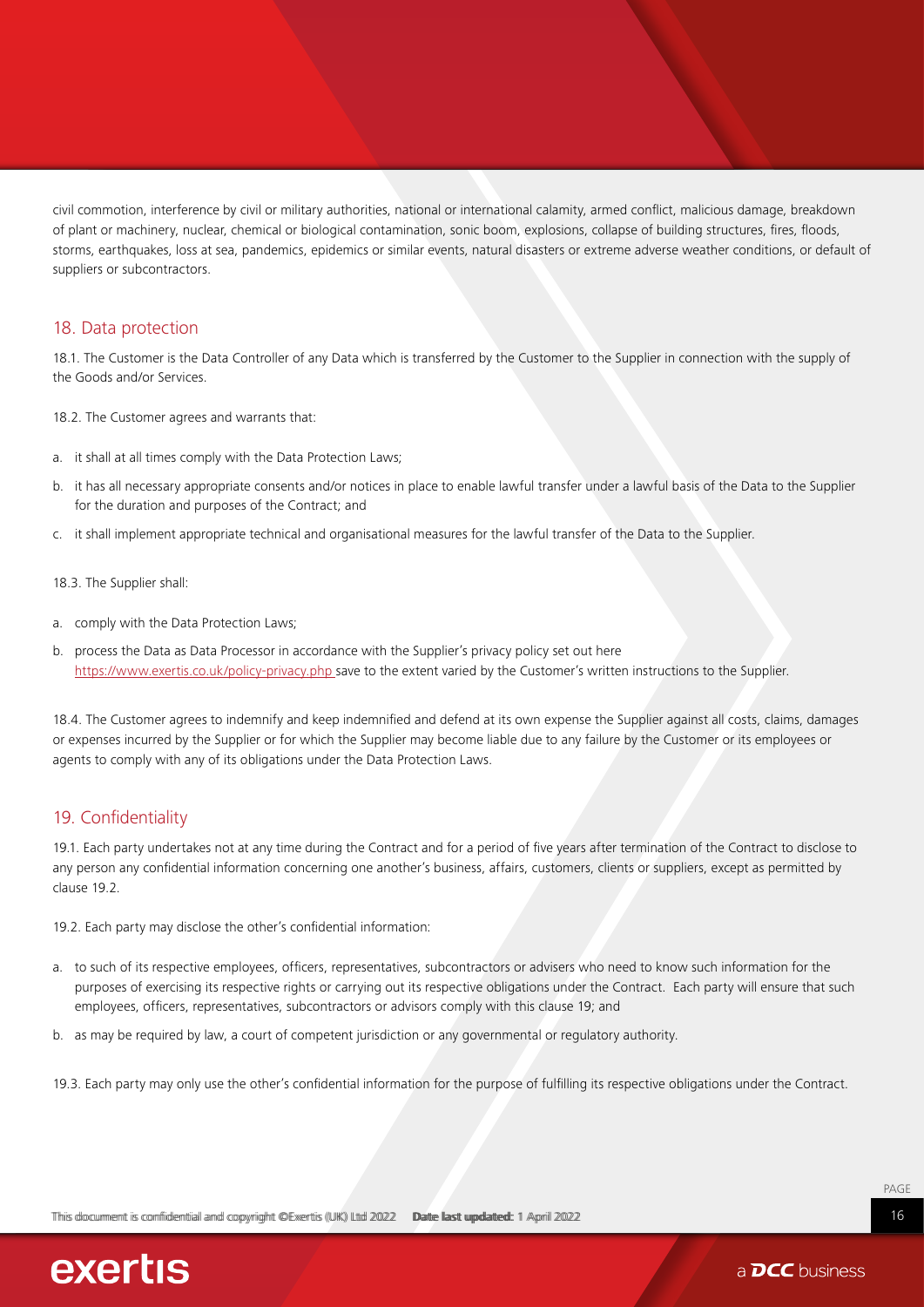#### 20. Records and audits

20.1. The Customer will maintain legible, accurate and complete books and records (including any certifications and authorisations) relating to the Contract or the sale, distribution, licensing, delivery, or end-use of the Goods for a period of 7 years from the date of creation or longer in accordance with (i) statutory requirements or (ii) any period during which a government or regulatory body may require access to that information. At the end of such retention period specified herein, the Customer must dispose of all records appropriately.

20.2. At the Supplier's request, the Customer must cooperate and assist the Supplier with any audit, review, or investigation (Audit) that relates to (i) these Conditions or the Customer's compliance with the law; (ii) the Customer's sale, distribution, licensing, or delivery of the Goods; (iii) any rebates, incentives, concessions, or other amounts paid or payable by the Supplier; or (iv) any amounts due to the Supplier. In connection with an Audit, the Customer will deliver all records, information, and documents reasonably requested by the Supplier. The Supplier has the right to conduct onsite Audits, and the Customer will grant the Supplier, its employees and representatives reasonable access to information, records, personnel, and customers, (including customer agreements to verify the Customer's compliance with the Contract) and provide entry and access to the Customer's premises or other locations (during normal business hours) where such information and records are located.

#### 21. Compliance with law

21.1. The Supplier takes a zero tolerance approach to bribery and corruption.

21.2. The Customer agrees to comply with all laws and regulations that apply to the Customer in regard to the Contract and any onward sale, distribution or delivery of the Goods. The Customer shall procure that any third party engaged in connection with the Contract or the sale, distribution, or delivery of the Goods complies with all applicable laws and regulations. The Customer agrees to maintain, throughout the duration of dealings between the Customer and the Supplier, its own policies and business controls to ensure compliance with these laws, including having adequate procedures designed to ensure that any third party the Customer engages complies with applicable laws and regulations. The Customer must provide a copy of such policies and procedures to the Supplier on request and agrees to monitor and enforce such policies and procedures as appropriate. The Customer agrees at all times to conduct its business in an ethical manner and avoid any business practices that may be perceived as deceptive, misleading, or otherwise improper or amount to a misrepresentation of the Supplier or the Goods or their capabilities.

#### 22. Anti-bribery laws

22.1. The Customer agrees to comply with the Anti-Bribery Laws. The Customer will not take or allow any third party to take any action or engage in any practice that would violate the Anti Bribery Laws.

22.2. The Customer warrants and represents that neither the Customer nor any of its officers or employees has been convicted of any offence involving bribery, corruption, fraud or dishonesty or, to the best of its knowledge, has been or is the subject of any investigation, inquiry or enforcement proceeding by any governmental, administrative or regulatory body regarding any offence or alleged offence under the Anti-Bribery Laws.

22.3. The Customer shall (i) maintain, throughout the duration of dealings between the Customer and the Supplier, its own anti-corruption policies and procedures, including without limitation, adequate procedures designed to ensure that the Customer and any third party the Customer engages in connection with the Contract comply with the Anti Bribery Laws; (ii) provide a copy of such policies and procedures to the Supplier on request; and (iii) monitor and enforce such policies and procedures as appropriate.



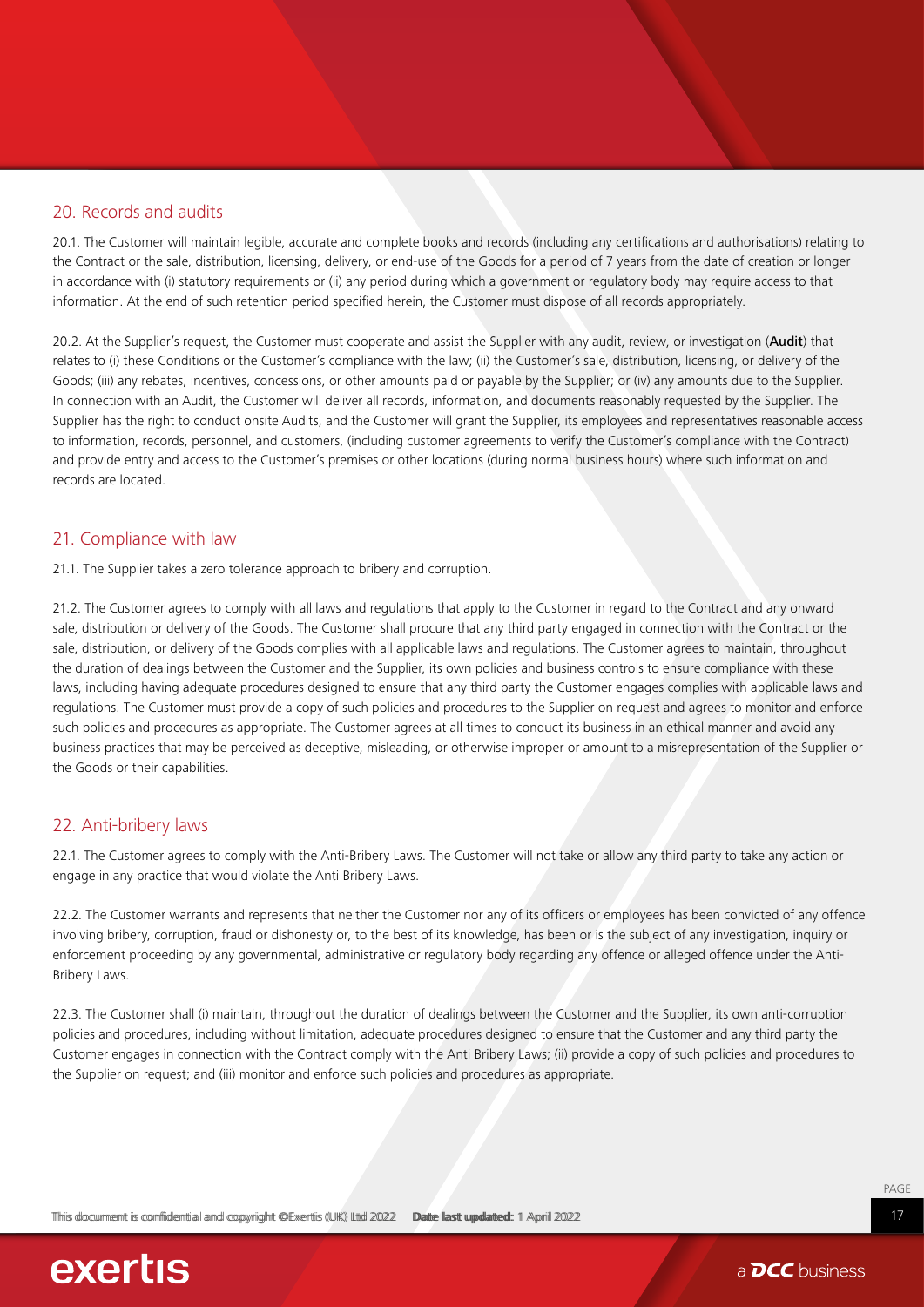22.4. The Customer shall provide information, documentation and reasonable assistance to the Supplier and its representatives for the purposes of ensuring the Customer's compliance with the Anti-Bribery Laws or to support an inquiry or investigation of a suspected violation of those laws.

22.5. The Customer acknowledges, represents and warrants its compliance with the provisions of Part 3 of the CFA 2017 specifically in relation to criminal tax evasion and/or facilitation.

#### 23. Export control

23.1 The Customer agrees and undertakes to comply with all applicable export and re-export and in-country transfer control laws and regulations, including but not limited to those imposed, administered or enforced from time to time by the U.S. government through the U.S. Department of Treasury, the U.S. Department of Commerce, the U.S. Department of State, or the European Commission, or the UK government through the UK Department for International Trade and the Export Control Joint Unit, the UK Foreign and Commonwealth Office, or Her Majesty's Treasury of the United Kingdom (Export Control).

23.2 At the time of Order, the Customer is required to inform the Supplier of any plans to export/re-export the Goods and will obtain an enduse statement from the end-customer regarding the end-use of the Goods in question.

23.3 The Supplier's acceptance of any Order subject to an export licence is contingent on the issuance of applicable licence and the Supplier shall not be held liable for delays or failure to deliver as a result of not obtaining an applicable export authorization.

23.4 Neither the Customer nor any of its owners, affiliates, related parties or subsidiaries nor any of its directors or directors of its owners, affiliates, related parties or subsidiaries or any of its administrators, officers, board of directors (supervisory and management), members or employees is the subject or target of any UK, U.S. or other national government financial and economic sanctions or trade embargoes or otherwise identified on a list of prohibited, sanctioned, debarred, or denied parties, including but not limited to those imposed, administered or enforced from time to time by the U.S. government through the U.S. Department of the Treasury, Office of Foreign Assets Control's Specially Designated Nationals List, the Bureau of Industry and Security of the U.S. Department of Commerce, the US Department of Commerce's Denied Persons List, Entity List or Unverified List or the U.S. Department of State, the United Nations Security Council, the European Union, or Her Majesty's Treasury of the United Kingdom or the Organisation for Security and Co-operation in Europe (collectively Sanctions). Should this position change, the Customer will inform the Supplier within 48 hours of the Sanction being imposed.

23.5 The Customer has adequate controls and systems in place to screen, and is fully responsible for screening transactions of customers, subcontractors, suppliers, vendors, and all other third parties who may assist, benefit from, or provide goods or services to, or receive goods or services from the Customer, and to ensure compliance with applicable laws pertaining to Sanctions. The Customer will not supply, sell, export, re-export or transfer (in country or otherwise) the Goods directly or indirectly to any country, entity or person which is subject to Sanctions.

23.6 In the event that the Customer provides any software to the Supplier, the Customer acknowledges that it remains responsible for export compliance requirements related to any such software and that all necessary export compliance information pertaining to such software will be provided in advance of any export or transfer to the Supplier.

23.7 The Customer agrees to fully indemnify and hold harmless the Supplier and its representatives from any third party claims, damages, costs, losses, and/or liabilities arising out of the Customer's non-compliance or alleged non-compliance with Export Control and Sanctions regulations. This clause will survive termination of the Contract.

23.8 Nothing in the Contract is to be construed as authorization by the Supplier for the Customer to market or resell the Goods in violation of the provisions of this clause 23.

Thiis documment is comflidential and copyright ©Exertis (UK) Ltd 2022 Datte last updated: 1 April 2022

exertis

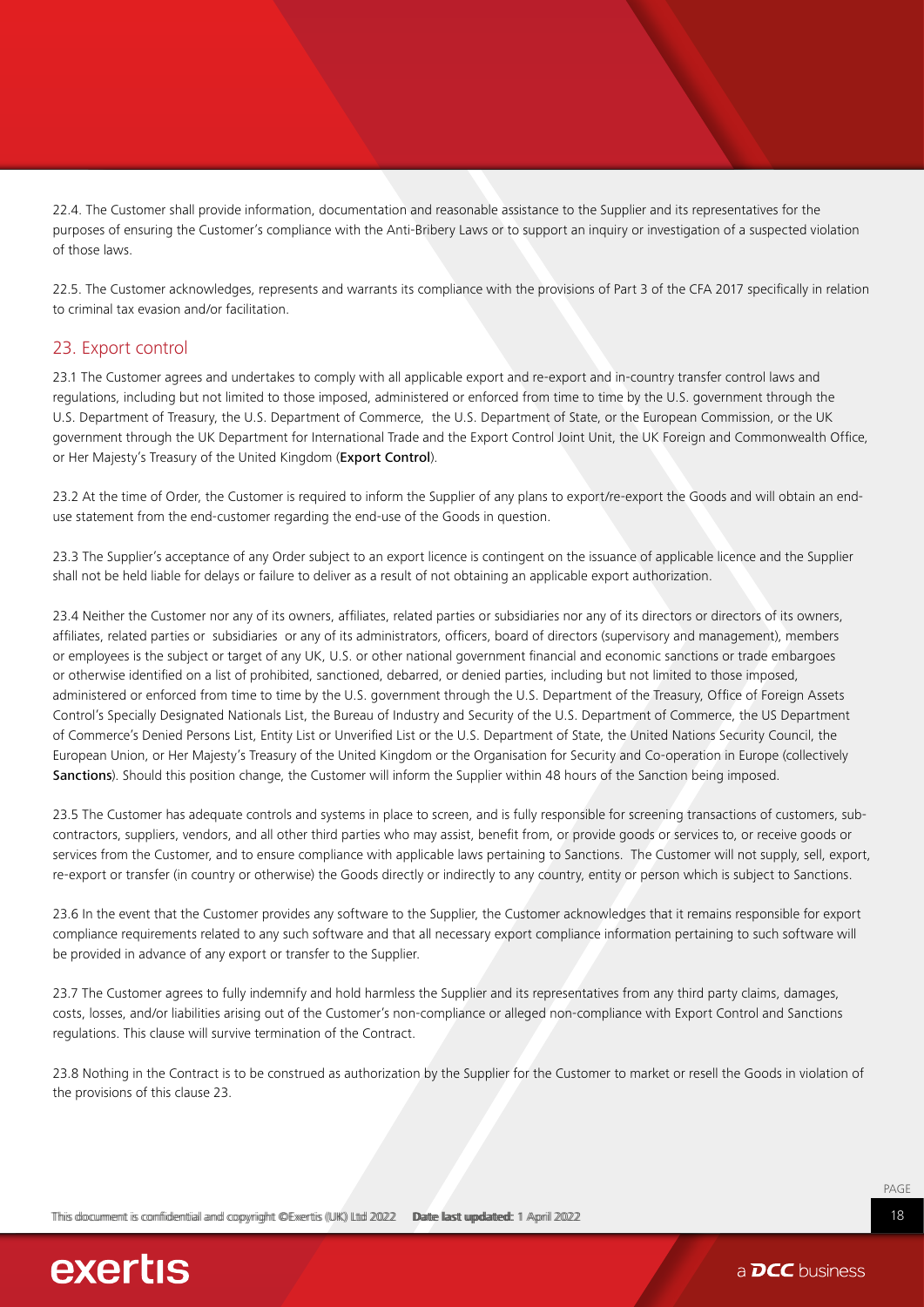#### 24. Flow down terms

24.1. The Customer shall use reasonable endeavours (a) to flow down the following terms to its customers and (b) to inform its customers (if applicable) to flow down such terms to their end-users, in a form substantially similar to the terms in these Conditions:

- a. Data Protection (clause 18)
- b. Records and Audits (clause 20)
- c. Compliance with law (clause 21)
- d. Anti-Bribery Laws (clause 22)
- e. Export Control (clause 23).

#### 25. General

#### 25.1. Assignment and subcontracting

- a. The Supplier may at any time assign, transfer, charge, subcontract or deal in any other manner with all or any of its rights or obligations under the Contract.
- b. The Customer may not assign, transfer, charge, subcontract or deal in any other manner with all or any of its rights or obligations under the Contract without the prior written consent of the Supplier.

#### 25.2. Notices

- a. Any notice given to a party under or in connection with the Contract shall be in writing, addressed to that party at its registered office (if it is a company) or its principal place of business (in any other case) or such other address as that party may have specified to the other party in writing in accordance with this clause, and shall be delivered personally, sent by pre-paid first class post, recorded delivery, commercial courier or fax. Notices will not be validly served if sent by e-mail.
- b. A notice shall be deemed to have been received: if delivered personally, when left at the address referred to in clause 25.2(a); if sent by pre-paid first class post or recorded delivery, at 9.00 am on the second Business Day after posting; if delivered by commercial courier, on the date and at the time that the courier's delivery receipt is signed; or, if sent by fax, one Business Day after transmission.
- c. The provisions of this clause shall not apply to the service of any proceedings or other documents in any legal action.

#### 25.3. Severance

- a. If any court or competent authority finds that any provision of the Contract (or part of any provision) is invalid, illegal or unenforceable, that provision or part-provision shall, to the extent required, be deemed to be deleted, and the validity and enforceability of the other provisions of the Contract shall not be affected.
- b. If any invalid, unenforceable or illegal provision of the Contract would be valid, enforceable and legal if some part of it were deleted, the provision shall apply with the minimum modification necessary to make it legal, valid and enforceable.

#### 25.4. Waiver

A waiver by the Supplier of any right or remedy under the Contract is only effective if given in writing and shall not be deemed a waiver of any subsequent breach or default. No failure or delay by the Supplier to exercise any right or remedy provided under the Contract or by law shall constitute a waiver of that or any other right or remedy, nor shall it preclude or restrict the further exercise of that or any other right or remedy. No single or partial exercise of such right or remedy by the Supplier shall preclude or restrict the further exercise of that or any other right or remedy.